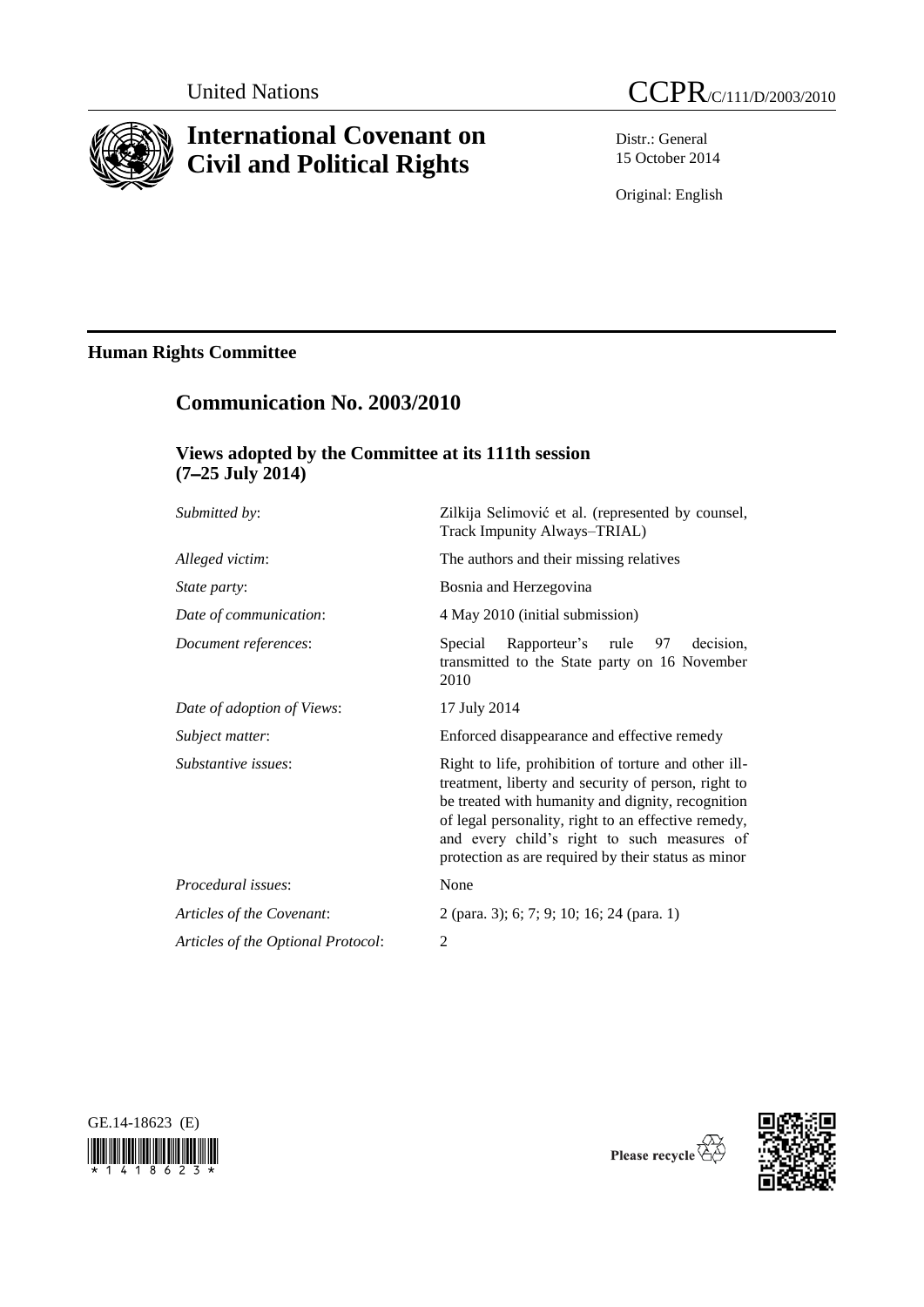## **Annex**

## **Views of the Human Rights Committee under article 5, paragraph 4, of the Optional Protocol to the International Covenant on Civil and Political Rights (111th session)**

concerning

### **Communication No. 2003/2010**\*

| Submitted by:          | Zilkija Selimović et al. (represented by counsel,<br>Track Impunity Always-TRIAL) |
|------------------------|-----------------------------------------------------------------------------------|
| Alleged victim:        | The authors and their missing relatives                                           |
| <i>State party:</i>    | Bosnia and Herzegovina                                                            |
| Date of communication: | 4 May 2010 (initial submission)                                                   |

*The Human Rights Committee*, established under article 28 of the International Covenant on Civil and Political Rights,

*Meeting* on 17 July 2014,

*Having concluded* its consideration of communication No. 2003/2010, submitted to the Human Rights Committee by Zilkija Selminović et al. under the Optional Protocol to the International Covenant on Civil and Political Rights,

*Having taken into account* all written information made available to it by the authors of the communication and the State party,

*Adopts* the following:

### **Views under article 5, paragraph 4, of the Optional Protocol**

1. The authors of the communication, dated 4 May 2010, are  $25$  relatives<sup>1</sup> of Rasim Selimović, Mensud Durić, Safet Hodžić, Himzo Hadžić, Abdulah Jelašković, Sinan Salkić,

<sup>\*</sup> The following members of the Committee participated in the examination of the present communication: Yadh Ben Achour, Lazhari Bouzid, Cornelis Flinterman, Yuji Iwasawa, Walter Kälin, Zonke Zanele Majodina, Gerald L. Neuman, Sir Nigel Rodley, Víctor Manuel Rodríguez Rescia, Fabián Omar Salvioli, Dheerujlall B. Seetulsingh, Anja Seibert-Fohr, Yuval Shany, Konstantine Vardzelashvili, Margo Waterval and Andrei Paul Zlătescu. The text of a joint opinion by Committee members Fabián Omar Salvioli and Víctor Manuel Rodríguez Rescia (concurring) is appended to the present Views.

<sup>1</sup> Zilkija Selimović, Admir Selimović (wife and son); Mejra Durić, Suljo Durić (mother and brother); Rabija Hodžić, Munevera Zahirović (wife and daughter); Nada Hadžić, Mirza Hadžić, Muhamed Hadžić (wife and sons); Aida Abađija (daughter of Abdulah Jelašković); Zilka Salkić, Nijaz Salkić (wife and son); Mediha Alić, Amra Alić, Samra Alić (wife and daughters); Halida Podžić (daughter of Emin Jelećković); Servedina Abaz, Jasmin Abaz, Eldijana Džogić (wife, son and daughter); Emina Kanđer, Nermin Kanđer, Eldina Kanđer (wife, son and daughter); Habiba Fejzović (wife); Ajnija Šehić and Berina Šehić (wife and daughter). On 15 July 2013, the authors informed the Committee that Mejra Durić had passed away.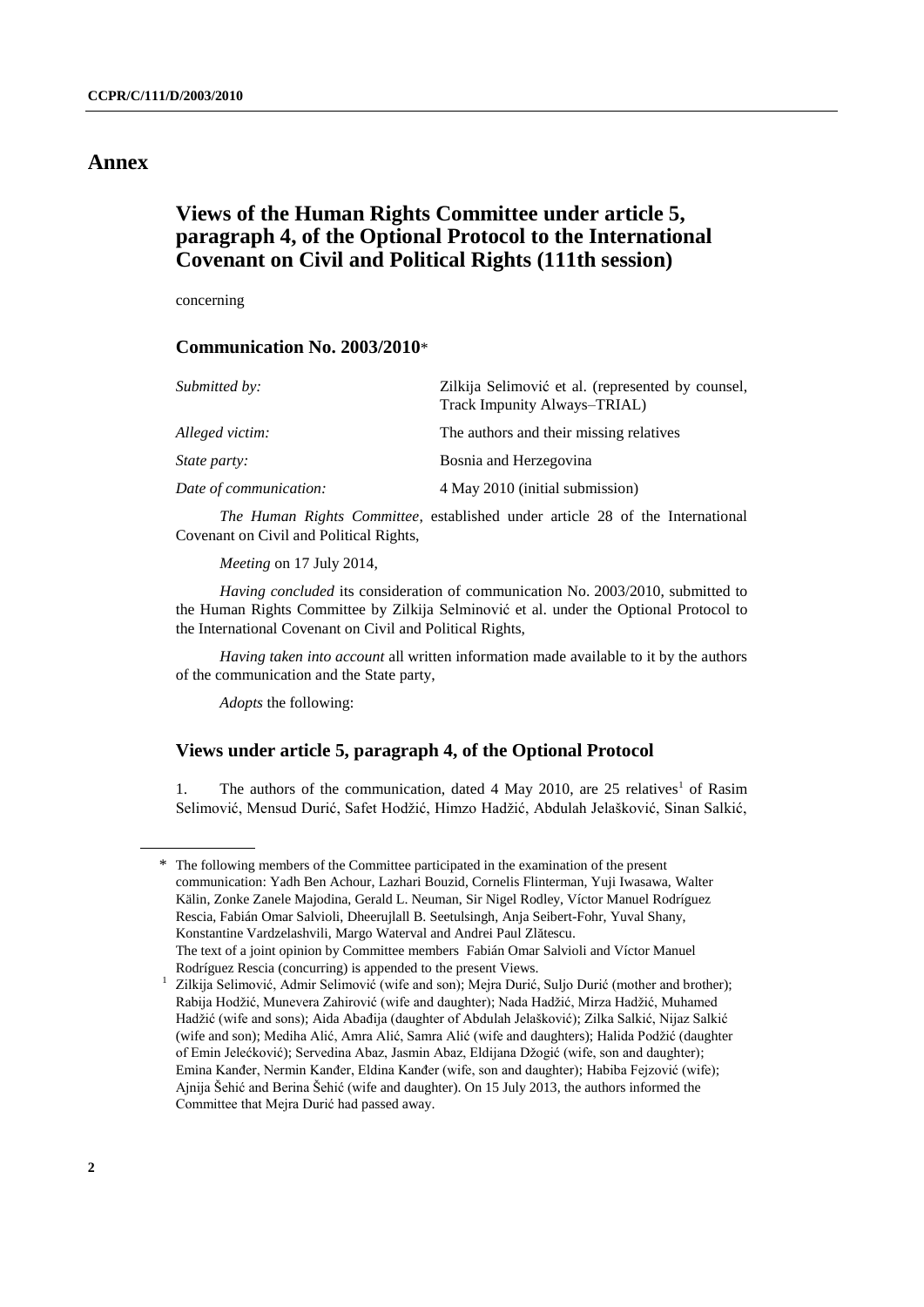Idriz Alić, Emin Jelećković, Hasan Abaz, Hakija Kanđer, Esad Fejzović and Đemo Šehić, 12 nationals of Bosnia and Herzegovina who were detained on 4 May 1992 and disappeared thereafter. The authors are submitting the communication on their behalf and on behalf of their disappeared relatives. They claim to be victims of a violation by Bosnia and Herzegovina of their rights under articles 6, 7, 9, 10 and 16, in conjunction with article 2, paragraph 3, of the International Covenant on Civil and Political Rights. The nine authors who were minors at the time of the arrest and disappearance of their relatives allege that the State party violated their right for special protection as minors until they reached their majority. They claim a violation of article 7 and article 2, paragraph 3, in conjunction with article 24, paragraph 1, of the Covenant. The authors are represented by Track Impunity Always (TRIAL).<sup>2</sup>

#### **The facts as presented by the authors**

2.1 The events took place during the armed conflict surrounding the independence of Bosnia and Herzegovina. On 4 May 1992, the victims and their families were arbitrarily deprived of their liberty in Svrake by members of the army of the Republika Srpska (Vojska Republike Srpske–VRS) together with most of the inhabitants of the same village (about 850 people). Himzo Hadžić, Safet Hodžić, Mensud Durić, Rasim Selimović, Sinan Salkić, Idriz Alić, Hasan Abaz, Hakija Kanđer, Emin Jelećković, Esad Fejzović and Đemo Šehić had all been enlisted since the beginning of the conflict.<sup>3</sup> However, when the events took place, they were all at home with their respective families and they were not taking part in any combat operation. They were taken from their homes by members of VRS and subsequently transferred to a concentration camp called "Kasarna JNA", in Semizovac, where the barracks of the National Yugoslav Army (Jugoslavenska Narodna Armija*–*JNA) were located. The survivors of the events recognized some of the soldiers as former neighbours.

2.2 On 14 May 1992, some older men, and women and children, including some of the authors, were allowed to leave the camp with the help of the local Visoko Red Cross. Some of them could go home, and on 23 May 1992, they were transported to the town of Visoko, which was under the control of the Bosnian army.

2.3 In the meantime, the men of the village were taken to the concentration camp called "Nakina Garaža". After 21 days in the camp, Rasim Selimović, Safet Hodžić, Himzo Hadžić, Abdulah Jelašković, Idriz Alić, Emin Jelećković, Hasan Abaz, Hakija Kanđer, Esad Fejzović and Đemo Šehić were released and could go home under the condition to report twice a day to members of VRS. Three days later, they were requested to report three times a day to the concentration camp known as "Planjina Kuća", located in Svrake, where they were also forced to sleep. According to survivors, the men had to perform forced labour, such as rebuilding their houses for other people to use, digging trenches and working in a nearby factory, and they were beaten and tortured. Eyewitnesses stated that, on 16 June 1992, Mensud Durić, Himzo Hadžić, Safet Hodžić, Idriz Alić, Hakija Kanđer and Emin Jelećković were taken with other prisoners (a total of 12 persons) by a member of VRS, Dragan Damjanović,<sup>4</sup> to an unknown destination. That was the last time they were seen. Rasim Selimović, Abdulah Jelašković, Hasan Abaz and Esad Fejzović were last seen in the same concentration camp on 18 June 1992, when they were also taken away in a truck, along with a group of other prisoners, by soldiers of the army of the Republika Srpska. Đemo Šehić witnessed the first group of men being taken away on 16 June 1992 to an unknown destination. He immediately took the decision to escape towards the village of

<sup>2</sup> The Optional Protocol entered into force for the State party on 1 June 1995.

<sup>&</sup>lt;sup>3</sup> During the conflict, military conscription was mandatory.

<sup>4</sup> With regard to Dragan Damjanović's later history, see paragraph 2.14 below.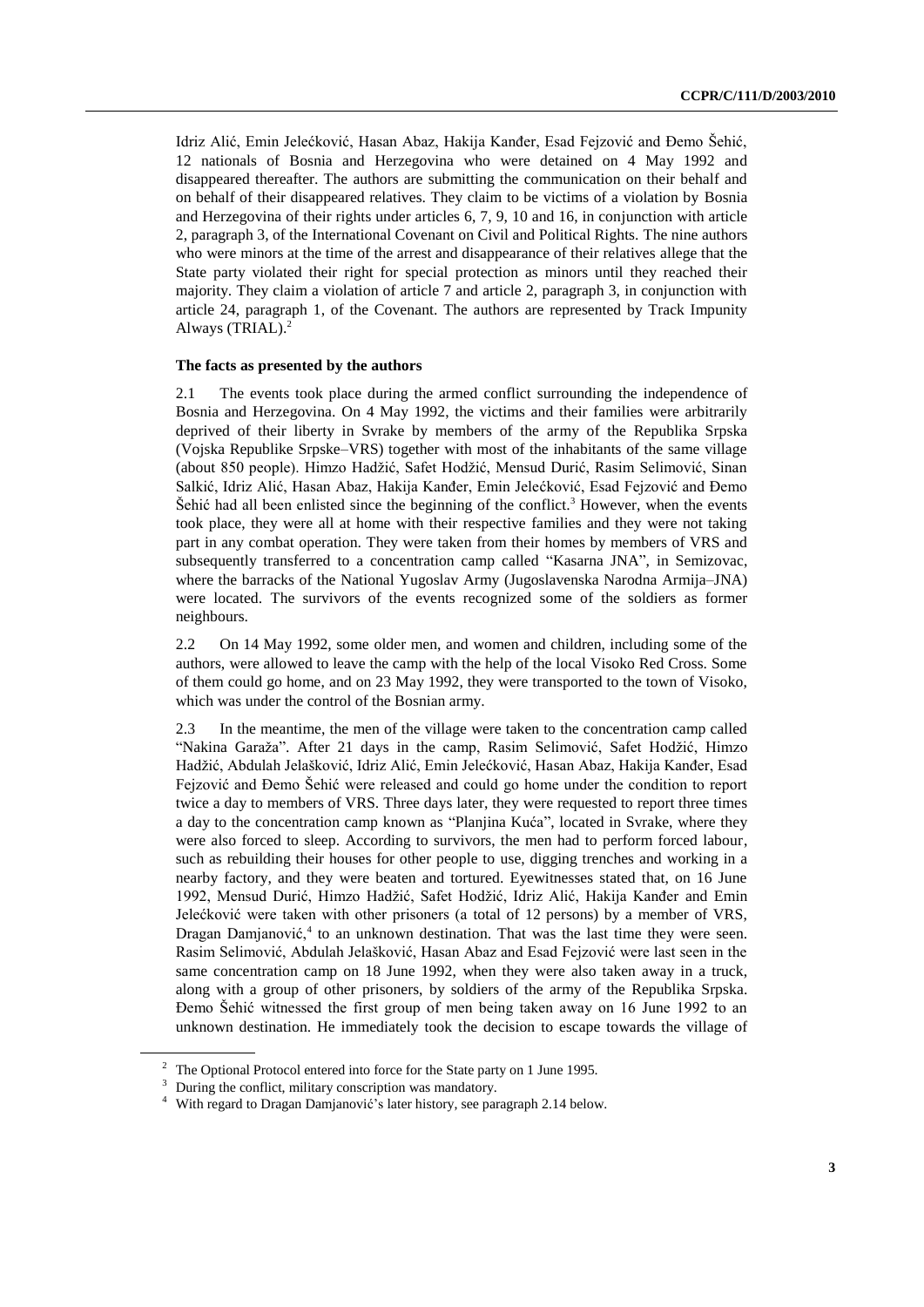Paljevo, which was under the control of JNA. His family thinks that he was captured and arbitrarily executed by members of JNA, but his remains have never been located and his fate and whereabouts remain unknown. <sup>5</sup> Sinan Salkić was released on 14 May 1992, under the condition that he would report three times a day to Planjina Kuća. A camp guard named Z.L. informed the author Nijaz Salkić of hearsay concerning his father's death, saying that three or four armed men had gone to Sinan Salkić's house on 10 June 1992, had arrested him without charge, had arbitrarily executed him on the bridge near the entrance of village of Svrake and had thrown his body into the Bosna river. His remains have never been found.

2.4 The armed conflict came to an end in December 1995, when the General Framework Agreement for Peace in Bosnia and Herzegovina (the Dayton Agreement) entered into force.<sup>6</sup>

2.5 More than 18 years after the disappearance of the 12 victims, no ex officio, prompt, impartial, thorough, independent and effective investigation has been carried out by the State authorities. Notwithstanding the existence of evidence as to those responsible for the apprehension and enforced disappearance of the victims, no one has been summoned, indicted or convicted for these crimes, thus fostering an ongoing climate of impunity.

2.6 As to the exhaustion of domestic remedies, the authors submit that, even though entire family groups were affected by the disappearance of their loved ones, each family decided that only one person (usually the spouse or the mother of the disappeared and, in some other cases, the sons or daughters) would represent officially the family before local authorities in order to avoid confusion or duplication.

2.7 Under the Federation Law on Administrative Procedure,<sup>7</sup> relatives of disappeared persons were requested to obtain, through a non-litigation procedure, a decision from local courts declaring their loved ones dead. Furthermore, article 21 of the law on the rights of demobilized soldiers and their families established that "the rights referred to in paragraph 1 of this article shall be also employed by members of [the] family of [the] missing defender until he is declared deceased but no longer than two years after this Law comes into force if during that period they do not commence a procedure to declare the missing defender deceased".<sup>8</sup> Despite the severe additional pain caused by this procedure, Zilkija Selimović, Mejra Durić, Nada Hadžić, Rabija Hodžić, Nijaz Salkić, Aiša Jelečović (the wife of Emin Jelečović), Servedina Abaz, Emina Kanđer, Mediha Alić, Habiba Fejzović and Ajnija Šehić declared their respective relatives dead, as it was the only way for them to alleviate a particularly difficult material situation. The corresponding decisions of the Municipal Court of Sarajevo were obtained between 1993 and September 2005,<sup>9</sup> and those 11 authors obtained monthly pensions.<sup>10</sup> This pension is a form of social assistance, and therefore cannot be considered to be an adequate measure of reparation for the violations

<sup>&</sup>lt;sup>5</sup> In 1998, the family of Đemo Šehić received a report that his body had been buried in a certain woods. They informed the police in Vogošća, but there was no official follow-up, and the family's own efforts to find the alleged burial place were not successful.

<sup>&</sup>lt;sup>6</sup> In accordance with the Dayton Agreement, Bosnia and Herzegovina consists of two entities: the Federation of Bosnia and Herzegovina and the Republika Srpska. The Brčko District, under the exclusive sovereignty of the State and international supervision, was formally inaugurated on 8 March 2000.

<sup>7</sup> Federation of Bosnia and Herzegovina, Gazette Nos. 2/98 and 48/99.

Translation provided by the authors.

<sup>&</sup>lt;sup>9</sup> A copy of each corresponding decision is available in the file.

<sup>&</sup>lt;sup>10</sup> The monthly pensions granted ranged from KM58 (about 30 euros) to KM443.10 (about 228 euros).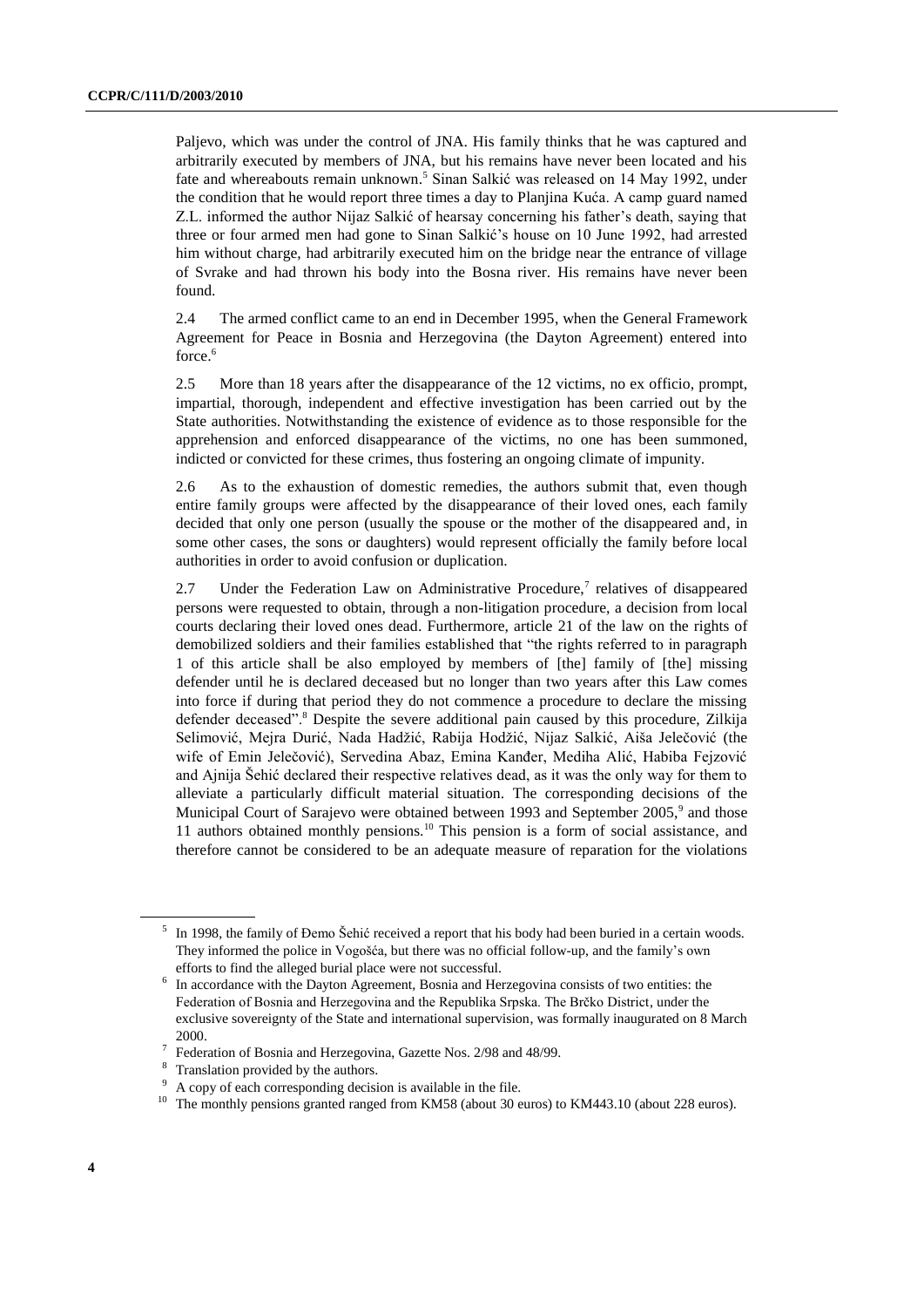suffered. Admir Selimović, Aida Abađija,<sup>11</sup> Munevera Zahirović, Suljo Durić, Muhamed Hadžić, Nijaz Salkić, Halida Podžić, Nermin Kanđer and Amra Alić are not even receiving such social assistance and have not been awarded any compensation for the harm suffered.

2.8 On 16 August 2005, the authors, together with other members of the Association of Families of Missing Persons from Vogošća, reported the kidnapping<sup>12</sup> of 98 people, including their missing relatives, to the Fifth Police Station in Vogošća. On 9 September 2005, they filed a criminal complaint with the Sarajevo Cantonal Prosecutor against unidentified members of VRS in relation to the disappearance of their relatives. They did not receive any response. The 12 victims are registered as missing persons in the databases of the State Commission for the Search of Missing Persons and of the International Committee of the Red Cross (ICRC).

2.9 Between September and October 2005, the authors submitted applications to the Human Rights Commission of the Constitutional Court of Bosnia and Herzegovina, claiming a violation of articles 3 and 8 of the Convention for the Protection of Human Rights and Fundamental Freedoms (European Convention on Human Rights) and of article II, paragraph 3 (b) and (f), of the Constitution of Bosnia and Herzegovina.<sup>13</sup> The Court decided to join all the applications and others submitted by members of the Association of Families of Missing Persons from Vogošća and therefore dealt with them as one collective case. On 23 February 2006, the Court adopted a decision, concluding that the applicants of that collective case were relieved of the obligation to exhaust domestic remedies before ordinary courts, as no specialized institution on enforced disappearance in Bosnia and Herzegovina seemed to be operating effectively.<sup>14</sup> The Court further found that there had been a violation of articles 3 and 8 of the European Convention on Human Rights in view of the lack of information on the fate of the disappeared relatives of the applicants. The Court ordered the Bosnia and Herzegovina authorities concerned to provide "all accessible and available information on members of the applicants' families who went missing during the war, […] urgently and without further delay and no later than 30 days from the date of the receipt of the decision". The Court also ordered the parties referred to in article 15 of the Law on Missing Persons to provide for the operational functioning of the institutions established in accordance with that law, namely, the Missing Persons Institute, the Fund for Support to the Families of Missing Persons in Bosnia and Herzegovina and the Central Register of Missing Persons in Bosnia and Herzegovina, immediately and without further delay and by no later than 30 days, and the competent authorities were requested to submit information within six months to the Court about the measures taken to implement the Court's decision.

2.10 The Constitutional Court did not adopt a decision on the matter of compensation, considering that it was covered by the provisions of the Law on Missing Persons concerning "financial support" and by the establishment of the Fund for Support to the Families of Missing Persons. The authors argue that the provisions on financial support referred to by the Court have not been implemented and that the fund has still not been established.

<sup>&</sup>lt;sup>11</sup> Under the existing legislation, Aida Abađija, daughter of Abdulah Jelašković, would not have been entitled to receive a monthly pension. She was therefore able to avoid declaring her father dead.

<sup>&</sup>lt;sup>12</sup> "Kidnapping" is the word used by the authors.  $13$  A copy of the complaints is available in the file.

<sup>&</sup>lt;sup>14</sup> Principle on admissibility stated in Constitutional Court of Bosnia and Herzegovina, *M.H. et al.* (No. AP-129/04), decision of 27 May 2005, paras. 37–40, referred to in *Stepanović et al.* (No. AP-36/06), judgement of 16 July 2007, in relation to the case of Mensud Rizvanović.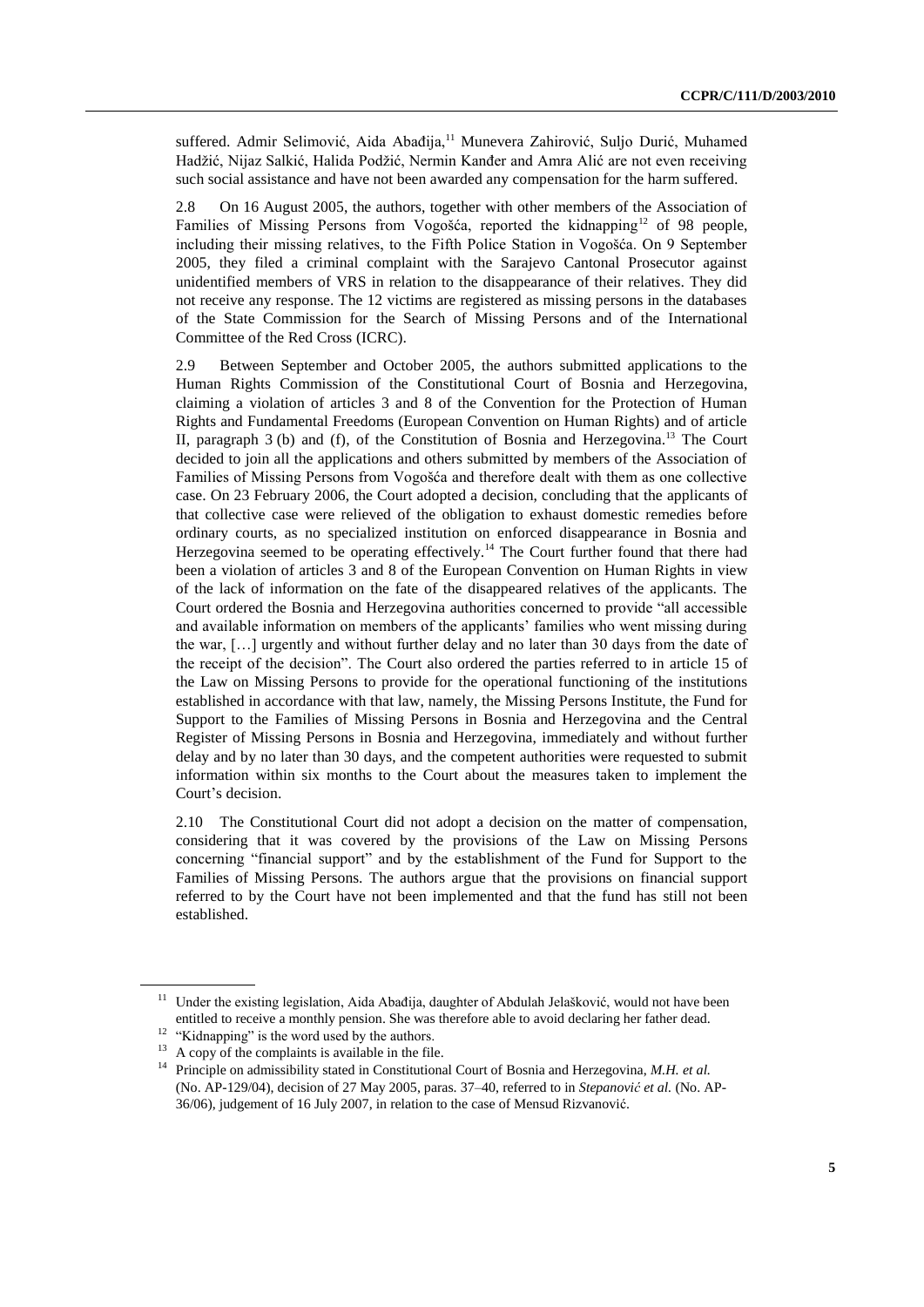2.11 In July and August 2006, some of the applicants (Aida Abađija, Zilkija Selimović, Aiša Jelečović, Servedina Abaz, Mediha Alić, Habiba Fejzović) received template letters from the Republika Srpska Government Office for Tracing Missing Persons, whereby it was declared that their loved ones had been inscribed in the register of missing persons of ICRC. That template letter was the last received in the context of the implementation of the Constitutional Court decision. None of the other authors received any letter from the Office. No relevant information on the fate and whereabouts of the authors' relatives was provided to the Constitutional Court or to the authors before the expiry of the time limit set by the Court in its decision of 16 July 2007 (see footnote 14 above).

2.12 On 18 November 2006, the Constitutional Court held that its decision of 23 February 2006 had not been fully enforced. While the Republika Srpska had released all information in its possession, the Federation of Bosnia and Herzegovina, the State and the Brčko District had not. Furthermore, the Missing Persons Institute, the Central Register of Missing Persons and the Fund for Support to the Families of Missing Persons had not yet become operational. The authors were notified of that decision on 18 December 2006 and, as non-enforcement of the decisions of the Constitutional Court constitutes a criminal offence, the decision was submitted to the State Prosecutor. To the authors' knowledge, the Prosecutor's Office has not taken any relevant measure to criminally prosecute those who did not enforce the decision of the Constitutional Court. The ruling of the Constitutional Court being final and binding, the authors have no other effective remedy to exhaust.

2.13 In the context of the ongoing proceeding, many of the authors also filled antemortem questionnaires and gave their DNA samples to ICRC, the Red Cross Society of Bosnia and Herzegovina and the Red Cross of the Federation of Bosnia and Herzegovina to facilitate the identification process of the mortal remains exhumed by local forensic experts. To date, none of the authors have received any feedback on the initiative. None of the authors know with certainty the fate or whereabouts of their loved ones, and none have been able to bury their loved ones' mortal remains in accordance with their beliefs and customs.

2.14 On 15 December 2006, the State Court of Bosnia and Herzegovina sentenced Dragan Damjanović to 20 years of imprisonment for crimes against humanity. The indictment alleged that he had gone to the Planjina Kuća camp on several occasions and that, with the help of camp guards, he had used a large number of prisoners as human shields, resulting in serious injury and even in the death of some. However, he was not summoned or convicted for the torture and enforced disappearance of the authors' missing relatives.<sup>15</sup>

#### **Complaint**

3.1 The authors submit that, even though the events took place before the entry into force of the Optional Protocol for the State party, enforced disappearances are per se a continuing violation of several human rights. The authors refer to (a) the lack of information about the causes and circumstances of the disappearance of their relatives; (b) the failure of the national authorities to conduct an ex officio, prompt, impartial, thorough and independent investigation into their arbitrary arrests and subsequent enforced disappearances; (c) the failure to identify, prosecute and sanction those responsible; and (d) the failure to provide an effective remedy to their respective families. They consider that those violations of their rights continue after the entry into force of the Optional Protocol, and amount to a violation of articles 6, 7, 9, 10 and 16, in conjunction with article 2, paragraph 3, of the Covenant.

<sup>&</sup>lt;sup>15</sup> See *Damjanović*, judgement of 15 December 2006, which became final on 13 June 2007.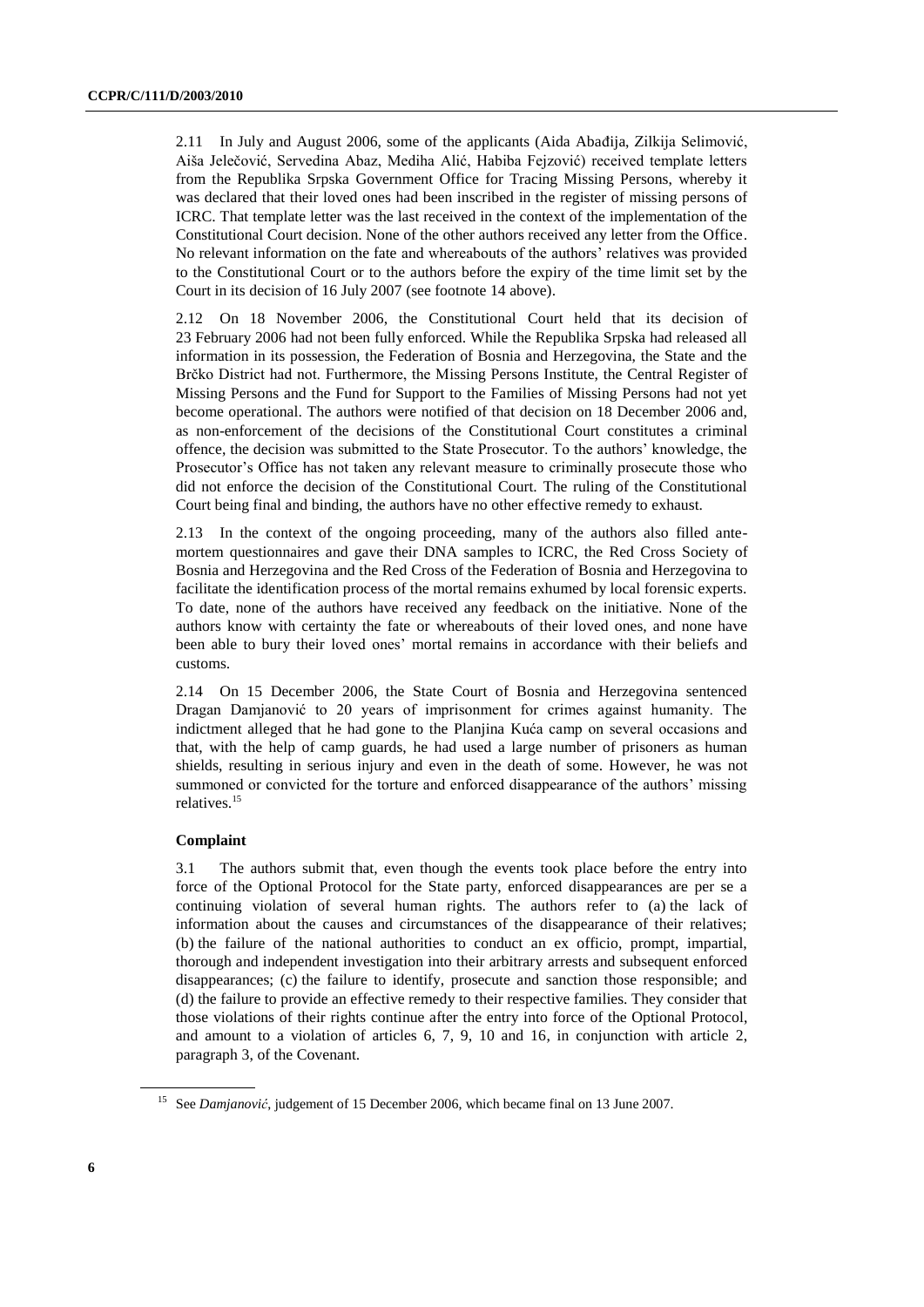3.2 The authors consider that the responsibility for shedding light on the fate of their missing relatives lies with the State party. They refer to a report of the Working Group on Enforced or Involuntary Disappearances in which it is stated that the primary responsibility for carrying out the tasks required to prove death, namely, excavating mass graves and exhuming and identifying all the mortal remains, lies with the authorities under whose jurisdiction a suspected mass grave falls.<sup>16</sup> The authors further argue that the State party has an obligation to conduct a prompt, impartial, thorough and independent investigation into gross human rights violations, such as enforced disappearance, torture or arbitrary killings. In general, the obligation to conduct an investigation also applies in cases of killings or other acts affecting the enjoyment of human rights that are not imputable to the State. In such cases, the obligation to investigate arises from the duty of the State to protect all individuals under its jurisdiction from acts committed by private persons or groups of persons which may impede the enjoyment of their human rights.<sup>17</sup> In the present case, despite the complaints promptly filed by the authors or their families to the local authorities and to the Red Cross, no ex officio, prompt, thorough impartial, independent and effective investigation has been carried out in order to locate Himzo Hadžić, Safet Hodžić, Mensud Durić, Rasim Selimović, Abdulah Jelašković, Sinan Salkić, Idriz Alić, Hasan Abaz, Hakija Kanđer, Emin Jelećković, Esad Fejzović and Đemo Šehić, or to clarify their fate and whereabouts. Notwithstanding the existence of strong evidence and concordant testimonies on the identity of those responsible for the arbitrary deprivation of liberty, ill-treatment, forced labour and enforced disappearance or arbitrary killing of the 12 men, to date no one has been summoned, indicted, judged or convicted for the crimes concerned.

3.3 With regard to article 6, the authors refer to the Committee's jurisprudence, according to which a State party has a primary duty to take appropriate measures to protect the life of a person. In cases of enforced disappearance, the State party has an obligation to investigate and bring perpetrators to justice. By not doing so, the State party continues to violate the victims' right to life, in violation of article 6, read in conjunction with article 2, paragraph 3, of the Covenant. The 12 victims in the present case were illegally detained by State agents and have remained unaccounted for since 10 June 1992 (Sinan Salkić), 16 June 1992 (Mensud Durić, Safet Hodžić, Himzo Hadžić, Hakija Kanđer, Idriz Alić, Emin Jelečković and Đemo Šehić) and 18 June 1992 (Rasim Selimović, Abdulah Jelašković, Hasan Abaz and Esad Fejzović). Although there are reasons to believe that they all have been arbitrarily executed, their mortal remains still have not been located, exhumed, identified and returned to their families. Domestic authorities and international bodies such as ICRC qualify the 12 men as "missing persons", and the State authorities remain under an ongoing obligation to search for the missing persons and to identify them, as well as to investigate the circumstances and cause of their death, and to return the mortal remains.

3.4 The authors further submit that their missing relatives were illegally detained by members of VRS, and that they were held in three different concentration camps without communication with the outside world and were subjected to torture and inhuman and degrading treatment, including forced labour. Their enforced disappearance constitutes in itself a form of torture, into which no ex officio, prompt, impartial, thorough and

<sup>&</sup>lt;sup>16</sup> The authors refer to the report submitted by Manfred Nowak in his capacity as the expert member of the Working Group responsible for the special process on missing persons in the territory of the former Yugoslavia (E/CN.4/1996/36), para. 78.

<sup>&</sup>lt;sup>17</sup> The authors refer to the Committee's general comment No. 31 (2004) on the nature of the general legal obligation imposed on States parties to the Covenant, para. 8; Inter-American Court of Human Rights, *Velásquez Rodríguez* v. *Honduras*, judgement of 29 July 1988, Series C, No. 4, para. 172; and European Court of Human Rights, *Demiray* v. *Turkey,* Application No. 27308/95, judgement of 21 November 2000, para. 50, *Tanrikulu* v. *Turkey*, Application No. 23763/94, judgement of 8 July 1999, para. 103 and *Ergi* v. *Turkey,* Application No. 23818/94, judgement of 28 July 1998, para. 82.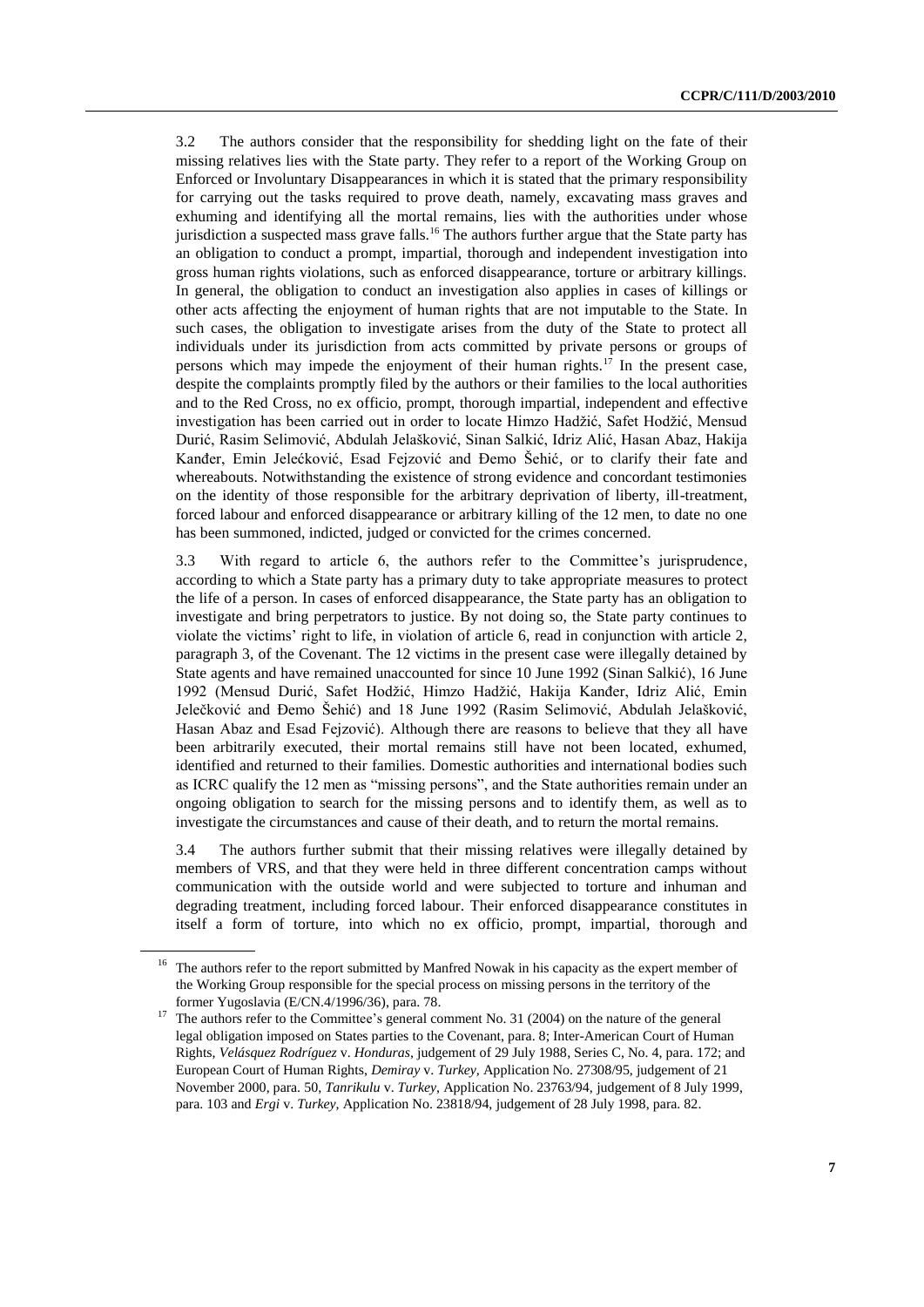independent investigation has yet been carried out by the State party in order to identify, prosecute, judge and sanction those responsible. The authors therefore consider that this amounts to a violation of article 7, read in conjunction with article 2, paragraph 3, of the Covenant. They further recall the Committee's jurisprudence, which has recognized that enforced disappearance itself constitutes a violation of article 10 of the Covenant.<sup>18</sup> Since the torture and inhuman and degrading treatment suffered by the victims in detention have never been investigated, the authors consider that the State party has also violated article 10, read in conjunction with article 2, paragraph 3, of the Covenant.

3.5 The victims were arrested on 4 May 1992 by members of VRS without an arrest warrant, and their detention was not recorded in any official register or proceedings brought before a court to challenge the lawfulness of their detention. As no explanation has been given and no efforts have been made to clarify the fate of the victims, the authors consider that the State party has violated article 9, read in conjunction with article 2, paragraph 3, of the Covenant.

3.6 The authors further refer to the jurisprudence of the Committee, under which enforced disappearance may constitute a refusal to recognize the victim before the law if that person was in the hands of the authorities of the State party when last seen, and if the efforts of their relatives to obtain access to effective remedies have been systematically denied.<sup>19</sup> In the instant case, 11 of the victims were last seen in the hands of members of VRS, while Đemo Šehić was last seen in an area under the control of JNA. The ceaseless efforts undertaken by the authors to shed light on the fate of their relatives have been impeded since their disappearance. The State party is therefore also allegedly responsible for a continuing violation of article 16, read in conjunction with article 2, paragraph 3, of the Covenant.

3.7 The authors allege that they are themselves victims of a violation by Bosnia and Herzegovina of article 7, read alone and in conjunction with article 2, paragraph 3, of the Covenant because of the severe mental distress and anguish caused by: (a) the disappearance of their respective relatives; (b) the de facto requirement to declare them dead to be entitled to a pension; (c) the continued uncertainty about their fate and whereabouts; (d) the failure to investigate and ensure an effective remedy; (e) the lack of attention to their case reflected, for example, in the use of template letters to reply to their requests for information as to the fate and whereabouts of their loved ones; (f) the nonimplementation of various provisions of the Law on Missing Persons, including those concerning the establishment of the Fund for Support to the Families of Missing Persons; and (g) the failure by the State party to implement the judgement of the Constitutional Court of Bosnia and Herzegovina. The authors therefore consider that they have been victims of a separate violation of article 7, read alone and in conjunction with article 2, paragraph 3, of the Covenant.

3.8 Finally, nine of the authors, namely, Mirza Hadžić, Muhamed Hadžić, Amra Alić, Samra Alić, Jasmin Abaz, Eldijana Džogić, Nermin Kanđer, Eldina Kanđer and Berina Šehić, submit that they were minors when they were detained and ill-treated and witnessed the enforced disappearance of their missing relatives. They have experienced the ongoing anguish of not knowing the truth of what happened to the victims. They never received any compensation for the harm suffered as a result of the disappearance of their relatives. The authors submitted that the State party had violated the rights of those nine authors under

<sup>18</sup> The authors refer to *Sharma* v. *Nepal*, communication No. 1469/2006, Views adopted on 28 October 2008, para. 7.7.

<sup>&</sup>lt;sup>19</sup> Communications No. 1495/2006, *Madoui v. Algeria*, Views adopted on 28 October 2008, para. 7.7, and No. 1327/2004, *Grioua* v. *Algeria*, Views adopted on 10 July 2007, para. 7.9.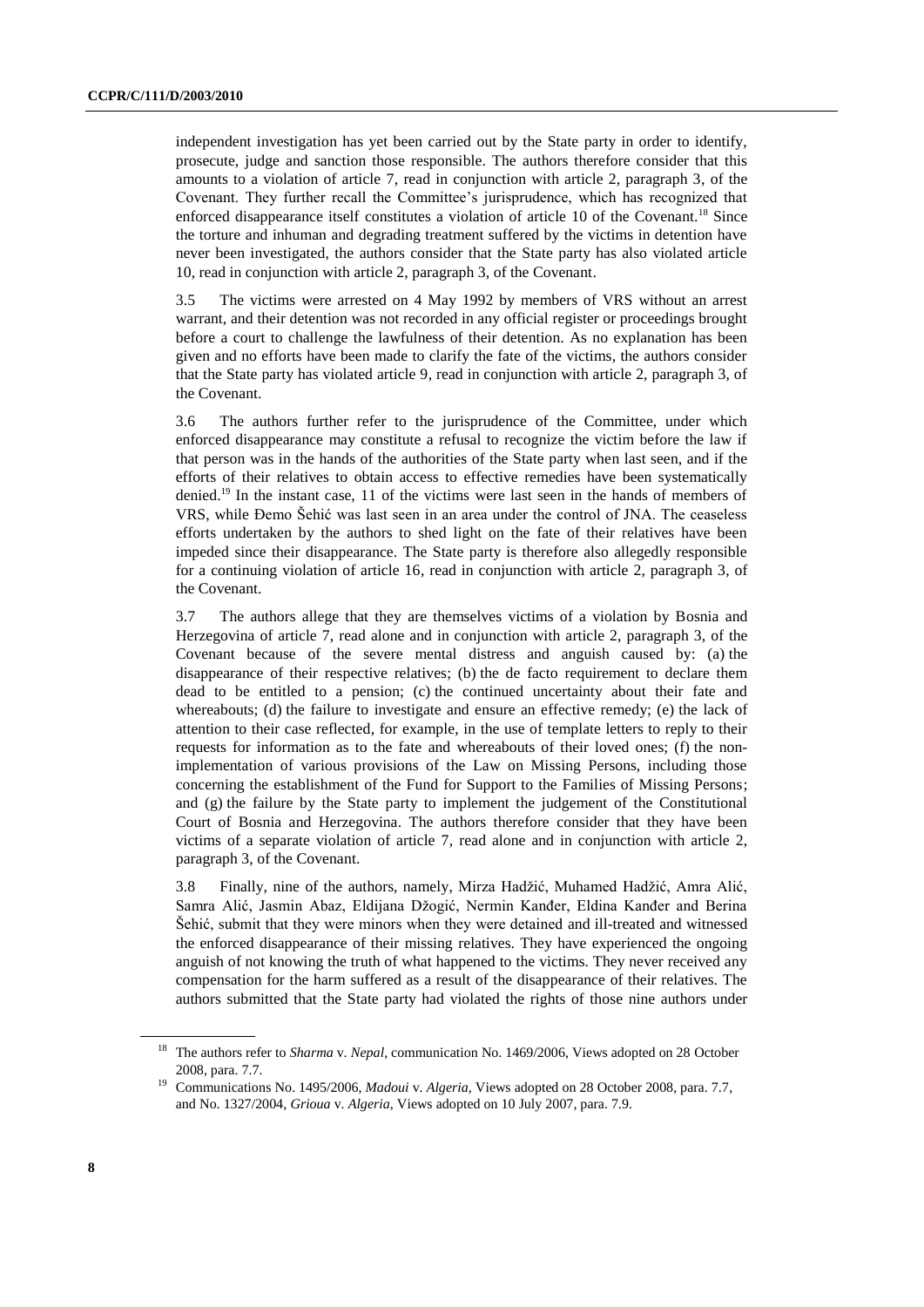article 7, read in conjunction with article 2, paragraph 3, of the Covenant and the same rights in conjunction with article 24, paragraph 1, of the Covenant, as they were minors in need of special protection until, respectively, 17 January 2010, 15 December 2001, 26 January 2003, 24 April 2005, 3 February 2003, 24 April 2000, 24 February 2002, 16 July 2003 and 23 May 2005.

#### **State party's observations**

4.1 The State party submitted observations on 27 April 2011. It refers to the legal framework that has been established for the prosecution of war crimes in the post-war period, since December 1995. It informs the Committee that a National Strategy for War Crimes Processing was adopted in December 2008, with the objective of finalizing prosecution of the most complex war crimes in 7 years, and of "other war crimes" within 15 years of the adoption of the strategy. The State party further refers to the adoption of the Law on Missing Persons by which the Missing Persons Institute was created, and recalls that, of the nearly 32,000 persons who went missing during the war, the remains of 23,000 have been found, and 21,000 have been identified.

4.2 In its observations, the State party submits that a regional office was established in Istočno Sarajevo, as well as a field office and units in Sarajevo. The State party considers that those initiatives provide the conditions for faster and more efficient processes in the search for disappeared persons in the territory of Sarajevo. Their investigators are present on the sites on a daily basis to collect information on potential mass graves and to establish contact with witnesses. The State party further informs the Committee that the remains of Himzo Hadžić, Safet Hodžić, Mensud Durić, Rasim Selimović, Abdulah Jelašković, Sinan Salkić, Idriz Alić, Hasan Abaz, Hakija Kanđer, Emin Jelećković, Esad Fejzović and Đemo Šehić could perhaps be found in the area of Vogošća or somewhere in the municipality of Centar, Sarajevo (Nahorevska Brda). The State party reports that, since 1996 to date, the bodies of 135 victims have been found and exhumed, and 120 missing persons have been identified. It guarantees that the Missing Persons Institute, with the support of appropriate authorities, will continue to take all the necessary actions to find missing persons faster and to solve the case of the 12 men who went missing from Svrake, municipality of Vogošća.

4.3 The State party also transmits a report of the mayor of the municipality of Vogošća, indicating that a memorial for the victims of enforced disappearances has been built, that the day of their disappearance is commemorated every year, and that the municipality deploys all efforts to support the tracing of missing persons.<sup>20</sup>

#### **Authors' comments on the State party's observations**

5.1 The authors submitted their comments on the State party's observations on 30 May 2011. They refer to general comment No. 9 (2010) of the Working Group on Enforced or Involuntary Disappearances on enforced disappearance as a continuous crime (A/HRC/16/48, para. 39). They consider that the State party's observations corroborate that the 12 victims remain registered as "unaccounted for", and report that no match has been found through the online inquiry tool set up by the International Commission on Missing Persons. The tracing process is therefore still open under the authorities of the State party.

5.2 The authors consider that the observations of the State party do not raise any challenge to the claims they submitted and that the State party does not refer to any ongoing investigation to identify those responsible, or to any measures taken to establish the fate and whereabouts of the 12 victims. The authors report that, to date, neither they nor any of the

<sup>&</sup>lt;sup>20</sup> Letter dated 15 March 2011, Ref. 09-int-1714/11.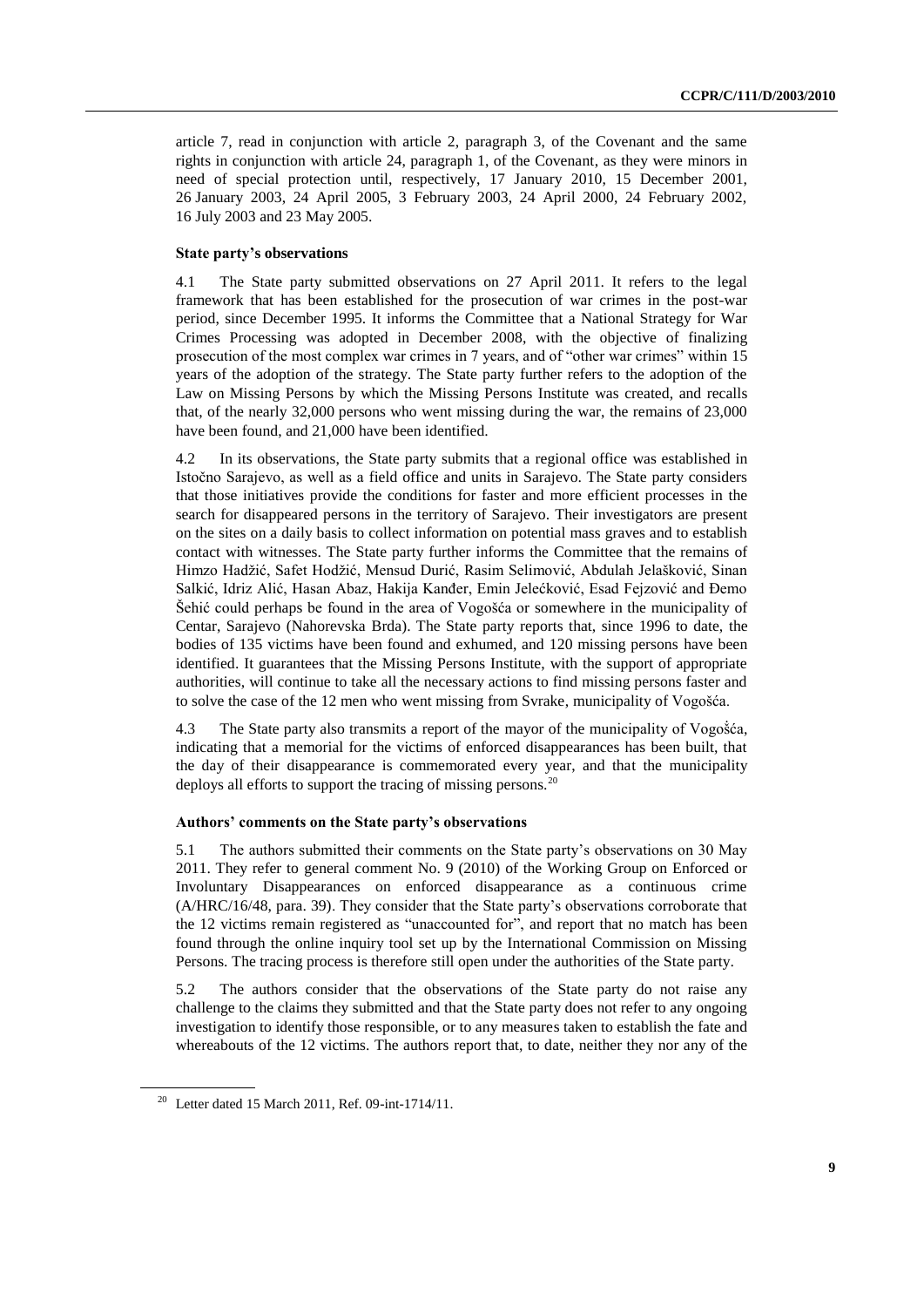witnesses in their case have been contacted by the regional office in Istočno Sarajevo or the field office in Sarajevo referred to by the State party, despite their assertion that they would be able to provide those authorities with information that could be relevant to locating Himzo Hadžić, Safet Hodžić, Mensud Durić, Rasim Selimović, Abdulah Jelašković, Sinan Salkić, Idriz Alić, Hasan Abaz, Hakija Kanđer, Emin Jelećković, Esad Fejzović and Đemo Šehić.<sup>21</sup>

5.3 The authors contend that, six years after their filing of the original complaint for the kidnapping of 98 people with the police, they still had received no feedback on whether an investigation was being carried out and whether their case had been given a specific number. Given the lack of feedback, Ema Čekić, in her capacity as President of the Association of Families of Missing Persons from Vogošća, wrote a letter to the Missing Persons Institute to inquire about the status of the investigation. On 29 April 2011, she received a reply from the Cantonal Prosecutor's Office stating that, after conducting the necessary verifications, a case had been filed against Drago Radosavljević and others for war crimes against civilians in accordance with article 142 of the Criminal Code of the Socialist Federal Republic of Yugoslavia. On 1 March 2011, a prosecutor was assigned to the case. While welcoming such developments, the authors express their concern that the prosecutor intends to prosecute the alleged suspects under the Criminal Code of the Socialist Federal Republic of Yugoslavia and not the Criminal Code of Bosnia and Herzegovina of 2003. The authors note that this important piece of information had not been transmitted by the State party in its observations on admissibility and merits; rather, they had had to contact the authorities directly to obtain the information.

5.4 The authors further argue that the large number of war crimes still requiring investigation does not relieve the authorities of the State party of their responsibility to conduct a prompt, impartial, independent and thorough investigation into cases of gross human rights violations, and to regularly inform relatives of the victims on the progress and results of such investigations. Since 1992, the enforced disappearance of Himzo Hadžić, Safet Hodžić, Mensud Durić, Rasim Selimović, Abdulah Jelašković, Sinan Salkić, Idriz Alić, Hasan Abaz, Hakija Kanđer, Emin Jelećković, Esad Fejzović and Đemo Šehić has been reported to various authorities, including the police in Vogošća. Nonetheless, the authors have not been contacted, nor have they received any feedback from the authorities concerned.

5.5 The authors consider that the implementation of the National Strategy for War Crimes Processing has been deficient and cannot be adduced by the State party in response to complaints about the lack of information on the progress and results of the investigations carried out, or to justify the inactivity of the authorities concerned. The authors further argue that the adoption of a transitional justice strategy cannot replace access to justice and redress for the victims of gross human rights violations and their relatives.

#### **Further submission from the State party**

6.1 On 12 September 2011, the State party submitted to the Committee additional replies of different State authorities,<sup>22</sup> reiterating the information provided and highlighting

<sup>&</sup>lt;sup>21</sup> The authors refer to the report of the Human Rights Council Advisory Committee on best practices in the matter of missing persons (A/HRC/AC/6/2), paras. 53, 56 and 80–97; and to general comment No. 10 (2010) of the Working Group on Enforced or Involuntary Disappearances on the right to the truth in relation to enforced disappearance, p. 14, para. 4.

<sup>&</sup>lt;sup>22</sup> Ministry of Justice, No. 05/37/2199/11, dated 24 August 2011; Missing Persons Institute, No. 01/1-02-2-3258, dated 24 August 2011; Sarajevo Cantonal Prosecutor's Office, No. T09KTRZ001688198, dated 26 August 2011.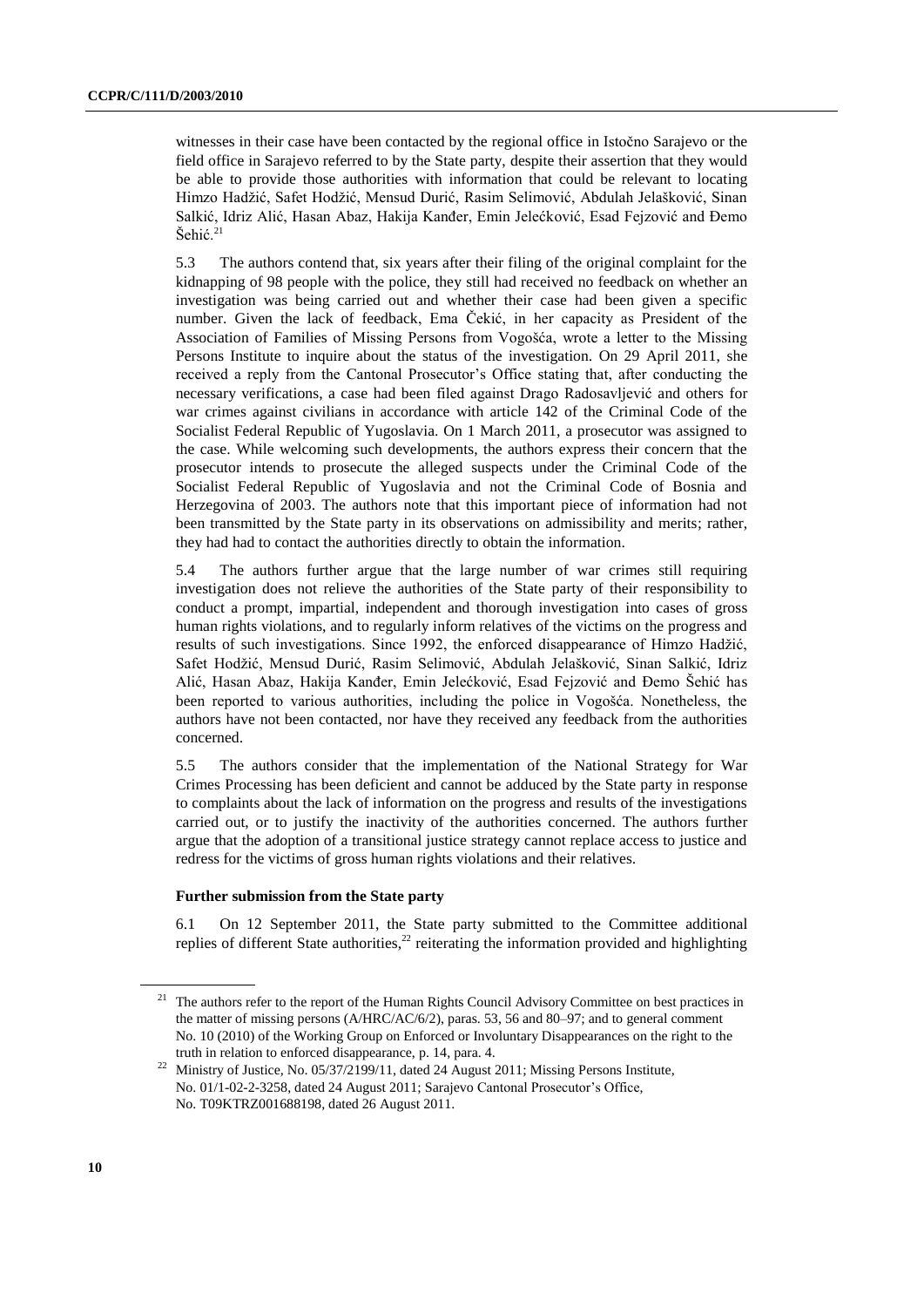the efforts made to determine the fate and whereabouts of all missing persons. The State party further informed the Committee that no relevant developments had occurred in the case of Himzo Hadžić, Safet Hodžić, Mensud Durić, Rasim Selimović, Abdulah Jelašković, Sinan Salkić, Idriz Alić, Hasan Abaz, Hakija Kanđer, Emin Jelećković, Esad Fejzović and Đemo Šehić, and that no evidence was available as to the circumstances of their death or disappearance.

6.2 With regard to the authors' assertion that they had received no information about the status of the cases of the 12 victims, the State party reports that the central database of all pending war crimes cases provided for in the National Strategy for War Crimes Processing is now operational. The State party refers to the proceedings in course against Drago Radosavljević and 10 other suspects for war crimes against civilians under article 142 of the Criminal Code of the Socialist Federal Republic of Yugoslavia. It indicates that "in September, the Prosecutor's Office will give an order to the Federal Ministry of Internal Affairs, Department for War Crimes, for the collection of information and evidence in this case, i.e., [the] hearing of witnesses [and] family members of the missing about what they know about the illegal abduction and disappearance of civilians from the Municipality of Vogošća".<sup>23</sup>

#### **Additional submissions from the authors**

7.1 On 14 October 2011, the authors sent comments related to the State party's submission dated 12 September 2011. They consider that the only new information included in the additional reply is the reference to the order that the Prosecutor's Office intended to give to the Ministry of Internal Affairs in September for the collection of information and evidence in the case of the illegal abduction and disappearance of civilians from Vogošća. The authors insist on their availability and willingness to be called to render their testimony before the Special Department of War Crimes and to be kept informed of the proceedings.

7.2 The authors further state that on 11 October 2011, the Association of Families of Missing Persons from Vogošća sent a letter to the Cantonal Prosecutor's Office enquiring whether the above-mentioned order had been issued and, if so, which activities had been carried out. In the letter, the Association also reiterated that it was of utmost importance that the case be dealt with pursuant to the 2003 Criminal Code, not to the Criminal Code of the Socialist Federal Republic of Yugoslavia, which did not include crimes against humanity or the crime of enforced disappearance. In that regard, the authors refer to the report of the Working Group on Enforced Disappearance on its mission to Bosnia and Herzegovina, in which the Working Group underlines that enforced disappearance being a continuous crime, it can be punished on the basis of ex post legislation without violating the principle of non-retroactivity, for as long as the fate or whereabouts of the disappeared person has not been clarified (A/HRC/16/48/Add.1, para. 56).

7.3 On 15 July 2013, the authors submitted updates on the case. They informed the Committee that one of the authors, Mejra Durić, had passed away on 26 October 2011 without ever learning the truth about the fate and whereabouts of her son, Mensud Durić. They further argue that the judgement issued on 15 December 2006 by the State Court of Bosnia and Herzegovina cannot be considered as a verdict applicable to the enforced disappearance of their loved ones because Dragan Damjanović was charged and convicted for crimes relating to other persons.

<sup>&</sup>lt;sup>23</sup> Letter from the Sarajevo Cantonal Prosecutor's Office dated 26 August 2011, annexed to the documentation received by the Committee on 20 September 2011.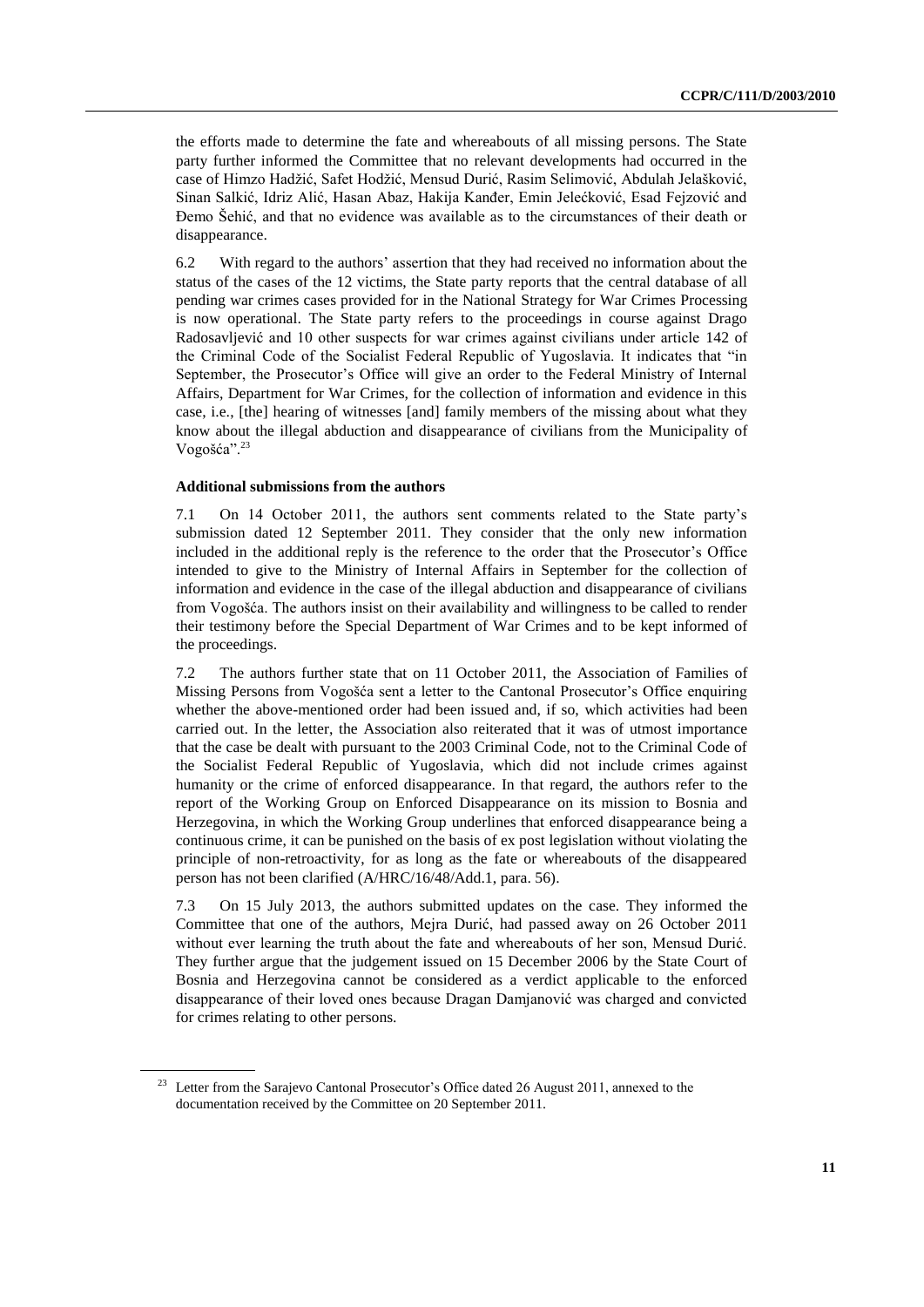7.4 The authors express their satisfaction for the ongoing proceedings before the State Court of Bosnia and Herzegovina against Branko Vlačo, charged with crimes against humanity committed between May and October 1992, including in the camps of Planjina Kuća and Nakina Garaža. Some authors of the communication have been called to give statements before the Prosecutor's Office. However, the authors consider that those proceedings are not sufficient to argue that the State party is complying with its international obligations, because (a) the authors have not been formally notified and are therefore not sure whether Branko Vlačo has in fact been formally charged with the torture and enforced disappearance of their relatives; (b) other persons responsible for the crimes committed against their relatives are still free and have never been charged; and (c) the proceedings cannot be considered to have been prompt, thorough and effective in respect to the standards provided for in the related international jurisprudence. The authors recall that, to date, no one has been convicted for the crimes committed against their relatives, and that the likelihood of gathering evidence for those crimes is decreasing. They further reiterate all the claims submitted to the Committee since their initial communication in the light of the recent jurisprudence of the Committee. $24$ 

#### **Additional comments from the State party**

8.1 On 31 October 2013, the State party provided further information related to the criminal investigations under way. The Special Department for War Crimes of the Prosecutor's Office is conducting an investigation on a number of persons accused of taking part in planning and organizing the enforced relocation of thousands of non-Serb civilians; of forming, organizing and operating camps and prisons in the territory of municipalities of Hadžići, Vogošća and Ilidža in which they imprisoned non-Serb civilians; of directly taking part in the interrogation of detainees and deciding on the length of their captivity; and of categorizing the detained civilians, thereby deciding their fate.

8.2 The State party refers to two of the war crime cases pending before the Special Department for War Crimes. In the first case, the suspect, who served as the minister's assistant for justice and governance in the Republika Srpska government from 1992 to 1994, is charged with murder, torture, arbitrary detention, enforced disappearance, serious bodily injury and crimes against humanity. In the second case, the suspect is Branko Vlačo, who is charged with killings, torture, the infliction of mental abuse, forced labour and enforced disappearance in relation to 27 prisoners of the Planjina Kuća concentration camp from 16 to 18 June 1992. The State party recalls that between 1992 and 1994, Serbian police and paramilitary forces launched attacks against non-Serb civilians and committed serious human rights violations in the context of the armed conflict.

8.3 The State party contends that the Prosecutor's Office of Bosnia and Herzegovina is currently taking the necessary investigative actions, including steps to locate the whereabouts of mortal remains of the missing persons, hearing witnesses, collecting physical evidence and determining facts that will prove the criminal liability of suspects. The enforced disappearance of the authors' relatives is in the stage of "active investigation" and has been registered under cases KTRZ 55/06 and KTRZ 42/05. In case KTRZ 55/06, 16 "injured parties" are identified, including some of the authors' relatives<sup>25</sup> and some of the authors themselves. With regard to case KTRZ 42/05, the State party provides a list of 27 prisoners considered as "injured parties", including the names of some of the missing relatives of the authors. Their cases are considered a high priority under the National Strategy for War Crimes Processing and should accordingly be concluded by the end of

<sup>24</sup> The authors refer to communication Nos. 1917/2009, 1918/2009, 1925/2009 and 1953/2010, *Prutina et al. v. Bosnia and Herzegovina*, Views adopted on 28 March 2013.

 $25$  Emin Jelečković and Sinan Salkić are not included in the list of victims.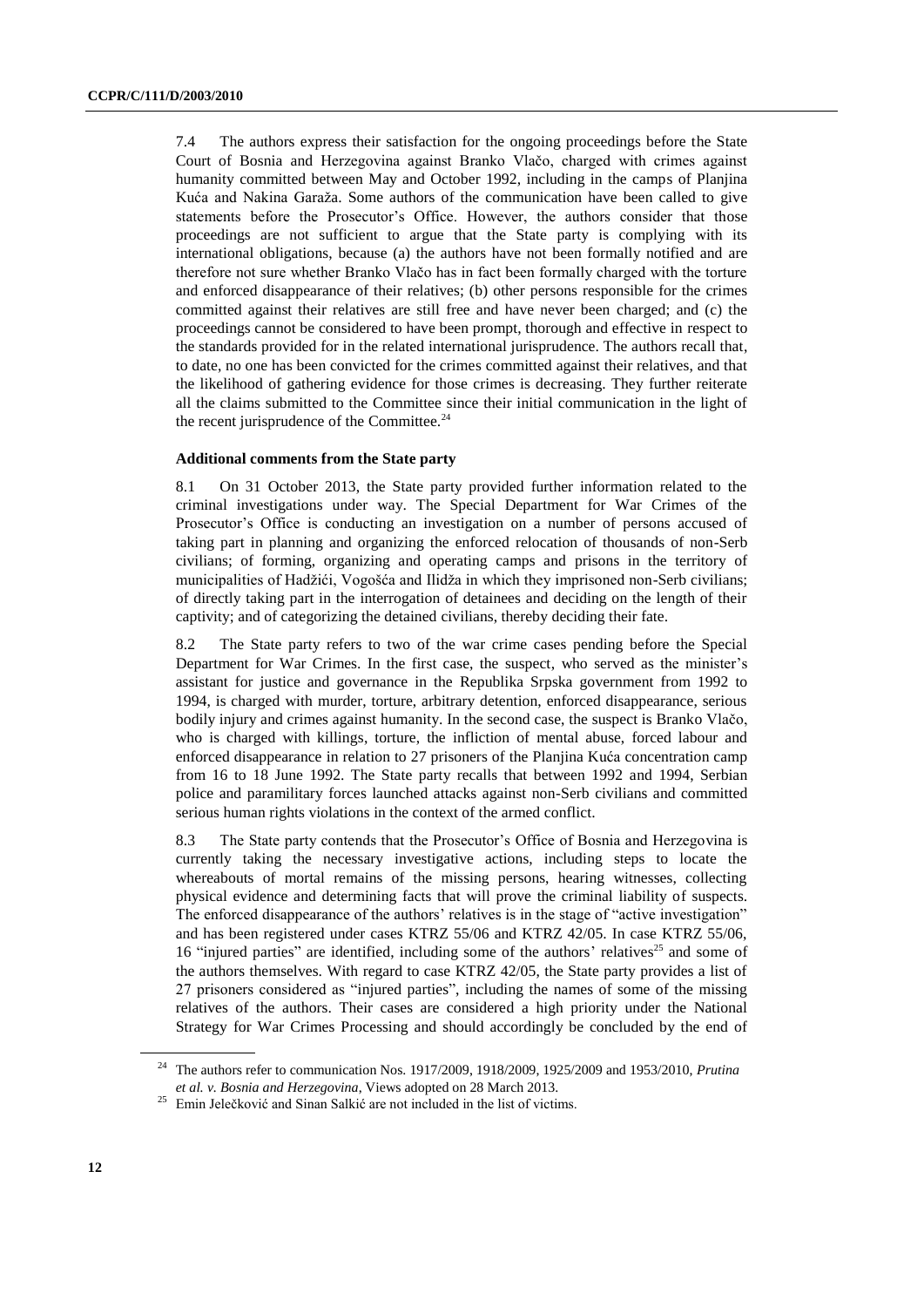2015. Nonetheless, as a result of the difficulties faced throughout the process of investigation, notably in the collection of evidence, the Prosecutor's Office is not able to provide a precise timeline for the ongoing criminal proceedings.

8.4 The State party further indicates that DNA tests were carried out for the 12 missing relatives of the authors, but that there was no match for any of them. The Ministry for Issues of the Veterans and Disabled Veterans of the Defensive Liberation War argues that the information available is not sufficient to check whether the authors are beneficiaries of the family benefits. Lastly, through the comments of the Municipality of Vogošća, the State party highlights some of the obstacles encountered in the process of tracing missing persons, including the sluggishness in the work of institutions; the slowness of the Prosecutor's Office regarding the verification of the information about the possible location of individual and mass graves; the insufficient response of the Prosecutor's Office as regards approvals for the exhumation of located graves; the insufficient verification of the information from companies, institutions and individuals who removed the mortal remains of some of the victims; the lack of political will to establish a central register of missing persons and to unify the tracing processes regardless of the nationality of the victims; and the non-implementation of the Law on Missing Persons.

8.5 The State party further contends that it is in direct contact with the Association of Families of Missing Persons from Vogošća, and that it will regularly inform the authors of the communication about the progress and results of the activities undertaken.

#### **Additional comments from the authors**

9.1 On 4 December 2013, the authors provided additional comments in response to the State party's submission of 31 October 2013. They express their full agreement with the criticisms by the Municipality of Vogošća regarding the process of tracing missing persons. The authors express their concern that they were informed of the ongoing investigation in case KTRZ 55/06 only through the reply of the State party to the Committee, and that the identity of the suspect remains unclear. They consider that this situation clearly violates their right to have access to information on the investigation of enforced disappearances. Furthermore, the authors inform the Committee that they were never individually and formally notified about the transferral of war crimes cases to the Prosecutor's Office, but only obtained access to this information through a letter received by the Association of Families of Missing Persons from Vogošća in reply to a letter seeking information about other cases already decided by the Committee.

9.2 The authors regret the lack of clarity of the lists of "injured parties" as provided by the State party for cases KTRZ 55/06 and KTRZ 42/05. In that regard, the authors first consider that it is not clear why missing persons and their relatives are both referred to as "injured parties". Second, they express their concern as to the non-inclusion of, respectively, three and two of their relatives in the lists of "injured parties" of the cases, and as to the fact that 18 of the authors of the communication are not referred to as "injured parties", while the others are. Finally, the authors argue that the mistakes in the spelling of some of the names referred to by the State party increase their uncertainty about the ongoing proceedings.

9.3 The authors also express their concern about the delays of the investigations. They consider that, while the National Strategy for War Crimes Processing established that the most complex crimes, such as the mass crime referred to in the present case, would be dealt with as a matter of priority within seven years (namely, by the end of 2015), there does not seem to have been any significant progress in the investigations related to their case.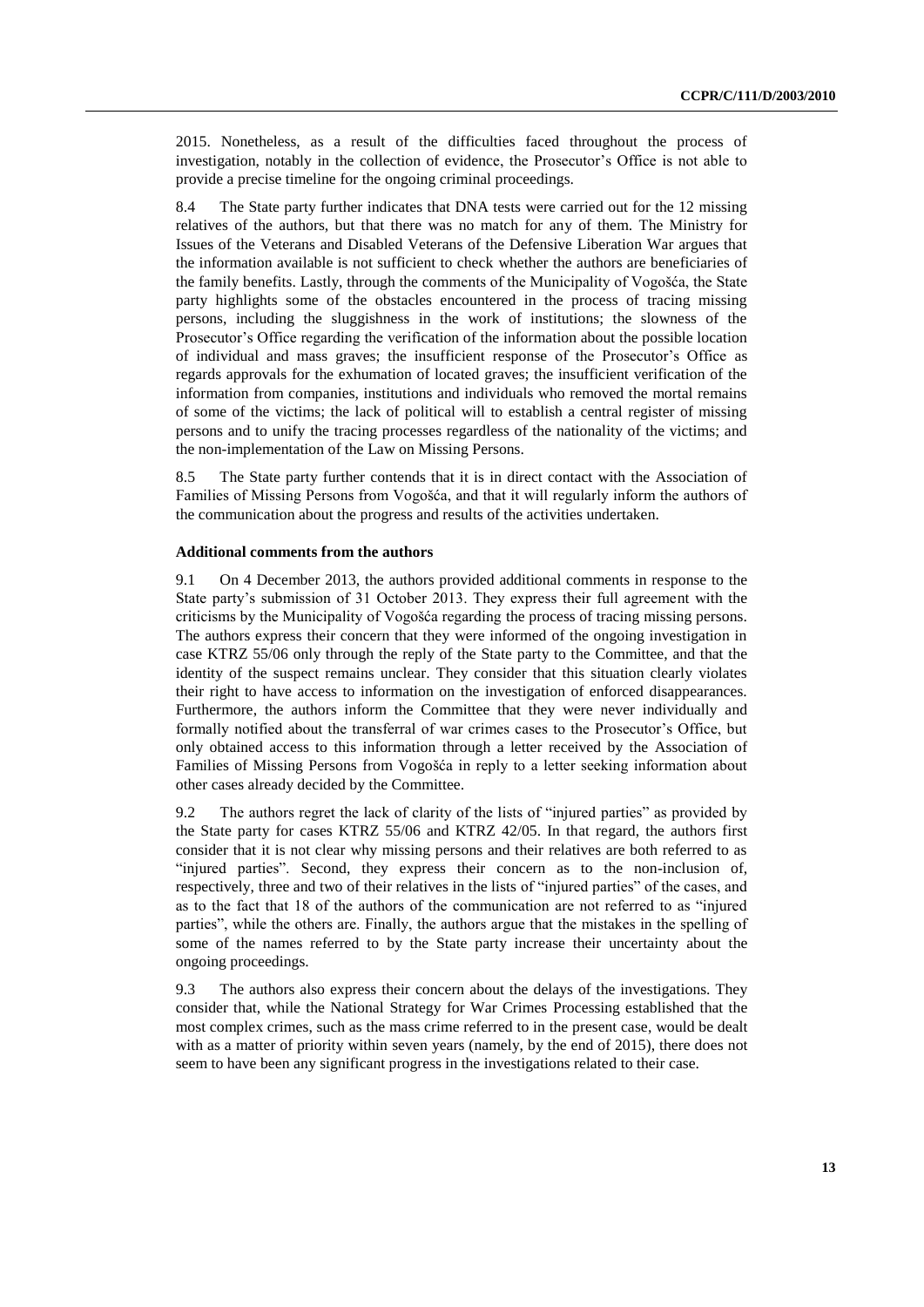#### **Additional comments from the State party**

10.1 On 14 February 2014, the State party sent updated information on the ongoing criminal investigations. As to the names of the victims, it indicates that they were taken from the respective case files and cannot be modified by the authorities providing the replies to the Committee.

10.2 The State party further considers that the investigation carried out in case KTRZ 55/06 complies with the requirements of efficiency, impartiality and independence, and that articles  $6, 7, 9$  and  $17<sup>26</sup>$  of the Covenant have therefore not been violated in the case under review.

10.3 The State party states that the Law on Missing Persons of 2004 was adopted with the aim to improve the tracing of missing persons, efficiently identify mortal remains and ascertain the circumstances and causes of their death. It reiterates that the Missing Persons Institute is aware of its responsibilities and of the importance of its mission. Nearly 35,000 persons disappeared during the war in Bosnia and Herzegovina; 23,000 remains were found, of which 21,358 were identified. On 3 February 2011, the Central Register of Missing Persons was established. It includes the names of 34,964 missing persons. The updating of the database is ongoing and 13 persons have been employed to accelerate the process. The State party nonetheless regrets that the processes are frequently hampered by the fact that the register depends on the replies provided by other institutions.

10.4 As to the arguments of the authors regarding the non-implementation of the Law on Missing Persons, the State party considers that only some aspects of the Law have not been implemented, such as the Fund for Support to the Families of Missing Persons. Others have been implemented successfully and are the basis of the functioning of the Missing Persons Institute.

10.5 The State party further reiterates the information provided in previous submissions, recalling that it will notify the authors of any progress in the investigation of the enforced disappearance of their relatives.

#### **Issues and proceedings before the Committee**

#### *Consideration of admissibility*

11.1 Before considering any claim contained in a communication, the Human Rights Committee must, in accordance with rule 93 of its rules of procedure, decide whether the case is admissible under the Optional Protocol to the Covenant.

11.2 The Committee has ascertained, as required under article 5, paragraph 2 (a), of the Optional Protocol, that the same matter is not being examined under another procedure of international investigation or settlement and that the authors have exhausted all available domestic remedies.

11.3 The Committee notes that the State party has not challenged the admissibility of the communication and that the authors' allegations regarding violations of articles 6, 7, 9, 10, 16 and 24, read in conjunction with article 2, paragraph 3, of the Covenant, and of article 7, read alone, have been sufficiently substantiated for the purposes of admissibility. The Committee therefore declares the communication admissible and proceeds to its examination on the merits.

<sup>&</sup>lt;sup>26</sup> In view of the authors' allegations, the Committee understands that the reference made by the State party to article 17 of the Covenant should read article 16.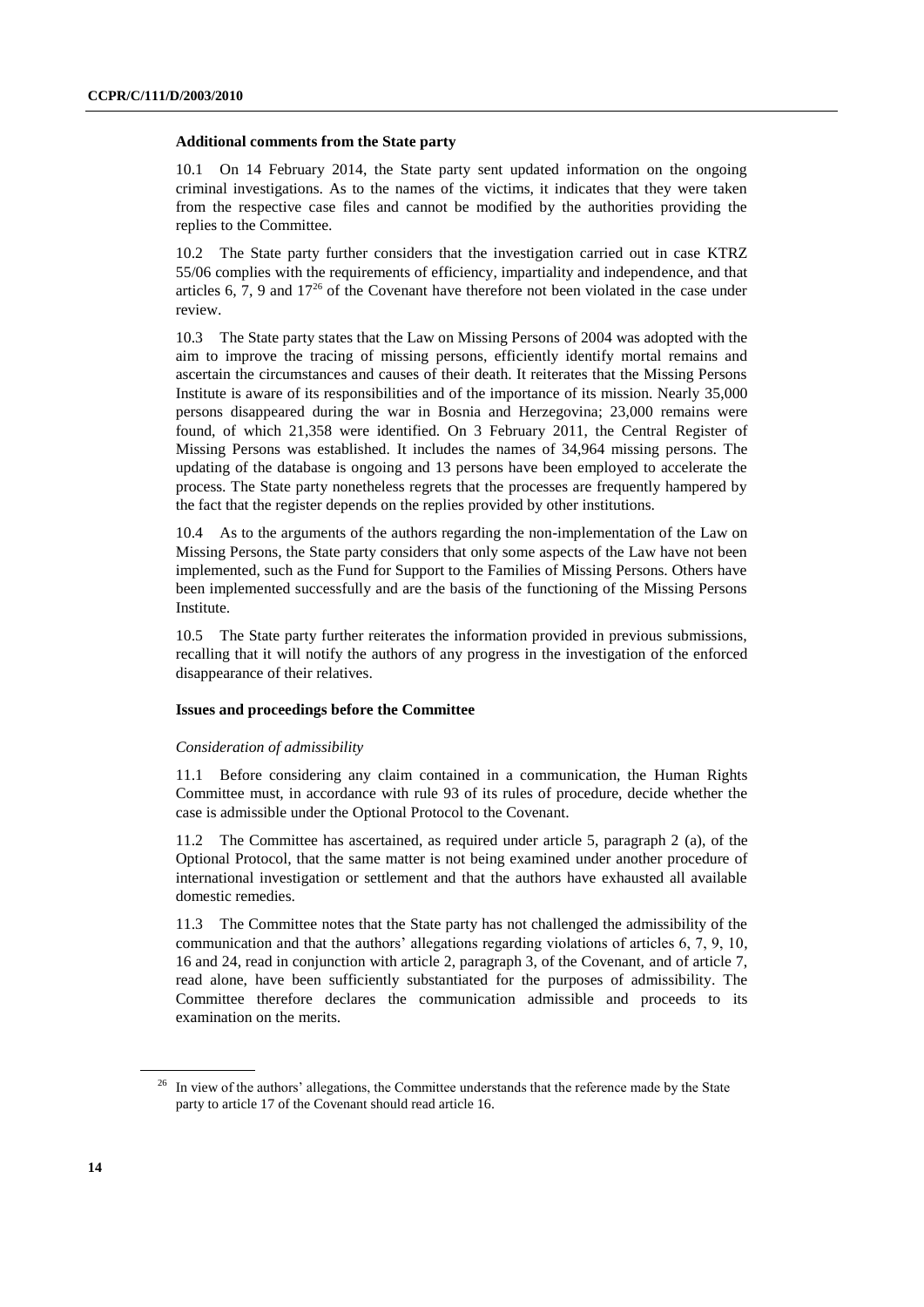#### *Consideration of merits*

12.1 The Committee has considered the present communication in the light of all the information made available to it by the parties, as required under article 5, paragraph 1, of the Optional Protocol.

12.2 The authors claim that Himzo Hadžić, Safet Hodžić, Mensud Durić, Rasim Selimović, Abdulah Jelašković, Sinan Salkić, Idriz Alić, Hasan Abaz, Hakija Kanđer, Emin Jelećković, Esad Fejzović and Đemo Šehić have been victims of enforced disappearance since their illegal arrest by VRS on 4 May 1992, and that despite the numerous efforts of their families, no prompt, impartial, thorough and independent investigation has been carried out by the State party to clarify the victims' fate and whereabouts and to bring the perpetrators to justice. The Committee recalls its general comment No. 31 (2004) on the nature of the general legal obligation imposed on States parties to the Covenant, according to which a failure by a State party to investigate allegations of violations or bring to justice perpetrators of certain violations (notably torture and similar cruel, inhuman and degrading treatment, summary and arbitrary killings and enforced disappearances) could in and of itself give rise to a separate breach of the Covenant.

12.3 The authors do not allege that the State party was directly responsible for the enforced disappearance of their 12 relatives. The Committee observes that the term "enforced disappearance" may be used in an extended sense, referring to disappearances initiated by forces independent of or hostile to a State party, in addition to disappearances attributable to a State party.<sup>27</sup>

12.4 The Committee notes the State party's information that it has made considerable efforts at the general level in view of the more than 30,000 cases of enforced disappearance that occurred during the conflict. Notably, the Constitutional Court has established that authorities are responsible for the investigation of the disappearance of the authors' relatives (see para. 2.9 above); domestic mechanisms have been set up to deal with enforced disappearances and other cases of war crimes (see para. 4.2 above); DNA samples from a number of unidentified bodies have been compared with the authors' DNA samples; a criminal investigation into the disappearance of the authors' relatives has been opened; a memorial for all missing persons from Vogošća, including the authors' missing relatives, has been erected; and the day of their disappearance is commemorated every year (see para. 4.3 above).

12.5 The Committee recalls its jurisprudence, according to which the obligation to investigate allegations of enforced disappearance and to bring the perpetrators to justice is not an obligation of result, but of means, and that it must be interpreted in a way which does not impose an impossible or disproportionate burden on the authorities.<sup>28</sup> Therefore, while acknowledging the gravity of the disappearances and the suffering of the authors because the fate or whereabouts of their missing relatives has not yet been clarified and the perpetrators have not yet been brought to justice, that in itself is not sufficient to find a breach of positive obligations of the State party under the Covenant in the particular circumstances of the present communication.

<sup>&</sup>lt;sup>27</sup> Compare article 7, paragraph 2 (i), of the Rome Statute of the International Criminal Court (defining enforced disappearance as including disappearances conducted by a political organization) with articles 2 and 3 of the International Convention for the Protection of All Persons from Enforced Disappearance (distinguishing between enforced disappearance conducted by States or by persons or groups acting with their authorization, support or acquiescence, and similar acts conducted by persons or groups acting without such authorization, support or acquiescence).

<sup>28</sup> See *Prutina et al.*, para. 9.5, and communication No. 1997/2010, *Rizvanović* v. *Bosnia and Herzegovina*, Views adopted on 21 March 2014, para. 9.5.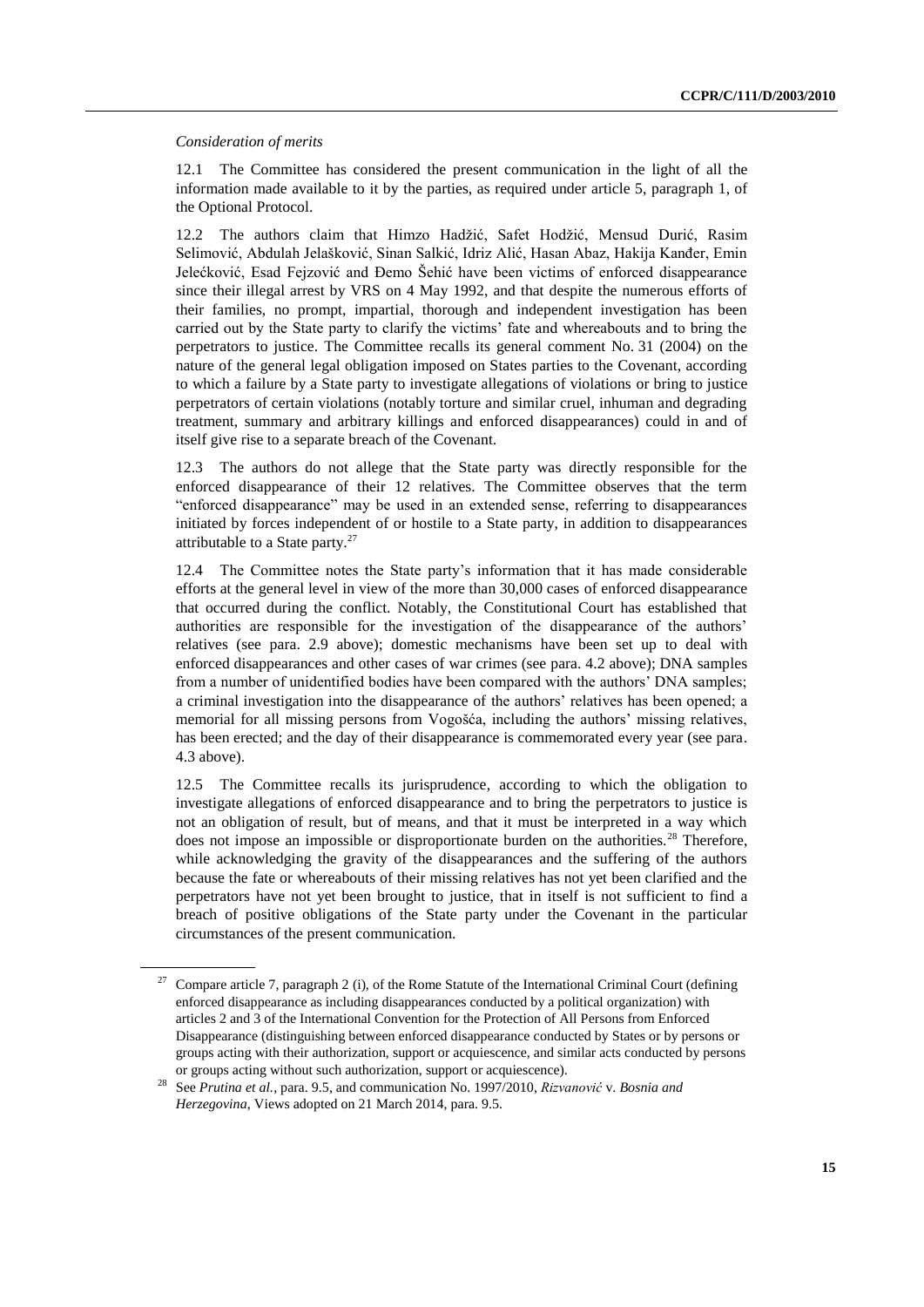12.6 That being said, the authors claim that at the time of the filing of their communication, 18 years after the initial detention of their missing relatives and more than 3 years after the judgement of the Constitutional Court, the investigative authorities had not contacted them for information regarding the suspected perpetrators of these disappearances, despite the fact that some of the authors were detained along with their missing relatives at relevant times. The authors also claim that they learned of certain important steps taken by the authorities in their case, for example, that identification of mortal remains had been carried out in locations within the municipality of Vogošća and neighbouring municipalities, only during the proceedings before the Committee. The State party does not refute those claims. Moreover, the State party's own submissions highlight the slowness of the Prosecutor's Office regarding the verification of the information about the possible location of individual and mass graves, the insufficient response of the Prosecutor's Office as regards approvals for the exhumation of located graves; the insufficient verification of the information from those who removed mortal remains; and the lack of political will to unify the processes for tracing missing persons (see para. 8.4 above). Furthermore, the Committee considers that authorities investigating enforced disappearance must give the families a timely opportunity to contribute their knowledge to the investigation, and that information regarding the progress of the investigation must be made promptly accessible to the families. It also takes note of the anguish and distress caused to the authors by the continuing uncertainty resulting from the disappearance of their relatives. The Committee concludes that the facts before it reveal a violation of articles 6, 7 and 9, read in conjunction with article 2, paragraph 3, of the Covenant with regard to the missing relatives, and of article 7, read in conjunction with article 2, paragraph 3, of the Covenant with regard to the authors.

12.7 The Committee further notes that the social allowance provided to some of the authors depended upon their agreeing to seek the recognition of their missing relatives as dead, although there is no certainty as to their fate and whereabouts. The Committee considers that to oblige families of disappeared persons to have the family member declared dead in order to be eligible for compensation, while the investigation is ongoing, makes the availability of compensation dependent on a harmful process, and constitutes inhuman and degrading treatment in violation of article 7, read alone and in conjunction with article 2, paragraph 3, of the Covenant with respect to the authors whose families were obliged to obtain such declarations.<sup>29</sup>

12.8 In the light of the above findings, the Committee will not examine separately the authors' allegations under articles 10, 16 and 24, read in conjunction with article 2, paragraph 3, of the Covenant.<sup>30</sup>

13. The Human Rights Committee, acting under article 5, paragraph 4, of the Optional Protocol to the International Covenant on Civil and Political Rights, is of the view that the State party has violated articles 6, 7 and 9, read in conjunction with article 2, paragraph 3, of the Covenant with regard to the authors' missing relatives; article 7, read in conjunction with article 2, paragraph 3, with regard to all the authors; and article 7, read alone and in conjunction with article 2, paragraph 3, with regard to the authors whose families were obliged to obtain declarations of death.

14. In accordance with article 2, paragraph 3, of the Covenant, the State party is under an obligation to provide the authors with an effective remedy, including: (a) continuing its efforts to establish the fate or whereabouts of Himzo Hadžić, Safet Hodžić, Mensud Durić,

<sup>29</sup> See *Rizvanović* v. *Bosnia and Herzegovina*, para. 9.6. One author was not eligible for benefits and therefore no declaration was required regarding her father (see para. 2.7 above).

<sup>30</sup> *Rizvanović* v. *Bosnia and Herzegovina*, para. 9.7.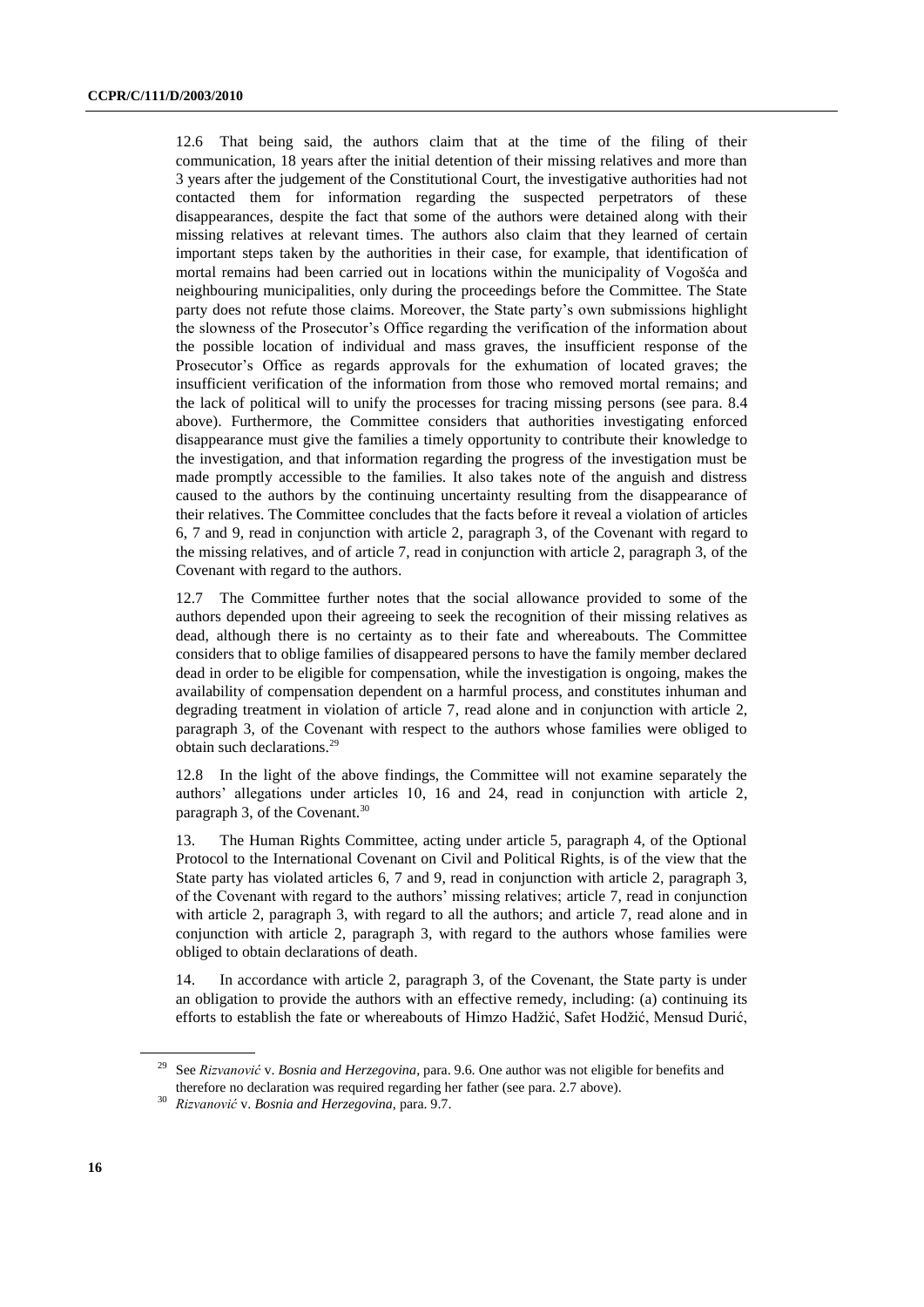Rasim Selimović, Abdulah Jelašković, Sinan Salkić, Idriz Alić, Hasan Abaz, Hakija Kanđer, Emin Jelećković, Esad Fejzović and Đemo Šehić, as required by the Law on Missing Persons of 2004; (b) continuing its efforts to bring to justice those responsible for their disappearance without unnecessary delay, as required by the National Strategy for War Crimes Processing; and (c) ensuring adequate compensation for all the authors. The State party is also under an obligation to prevent similar violations in the future and must ensure, in particular, that investigations into allegations of enforced disappearances are accessible to the missing persons' families, and that the current legal framework is not applied in a manner that requires relatives of victims of enforced disappearance to obtain certification of the death of the victim as a condition for obtaining social benefits and measures of reparation.

15. Bearing in mind that, by becoming a party to the Optional Protocol, the State party has recognized the competence of the Committee to determine whether or not there has been a violation of the Covenant and that, pursuant to article 2 of the Covenant, the State party has undertaken to ensure to all individuals within its territory and subject to its jurisdiction the rights recognized in the Covenant and to provide an effective remedy where it has been determined that a violation has occurred, the Committee wishes to receive from the State party, within 180 days, information about the measures taken to give effect to the present Views. The State party is also requested to publish the present Views and to have them widely disseminated in all three official languages of the State party.